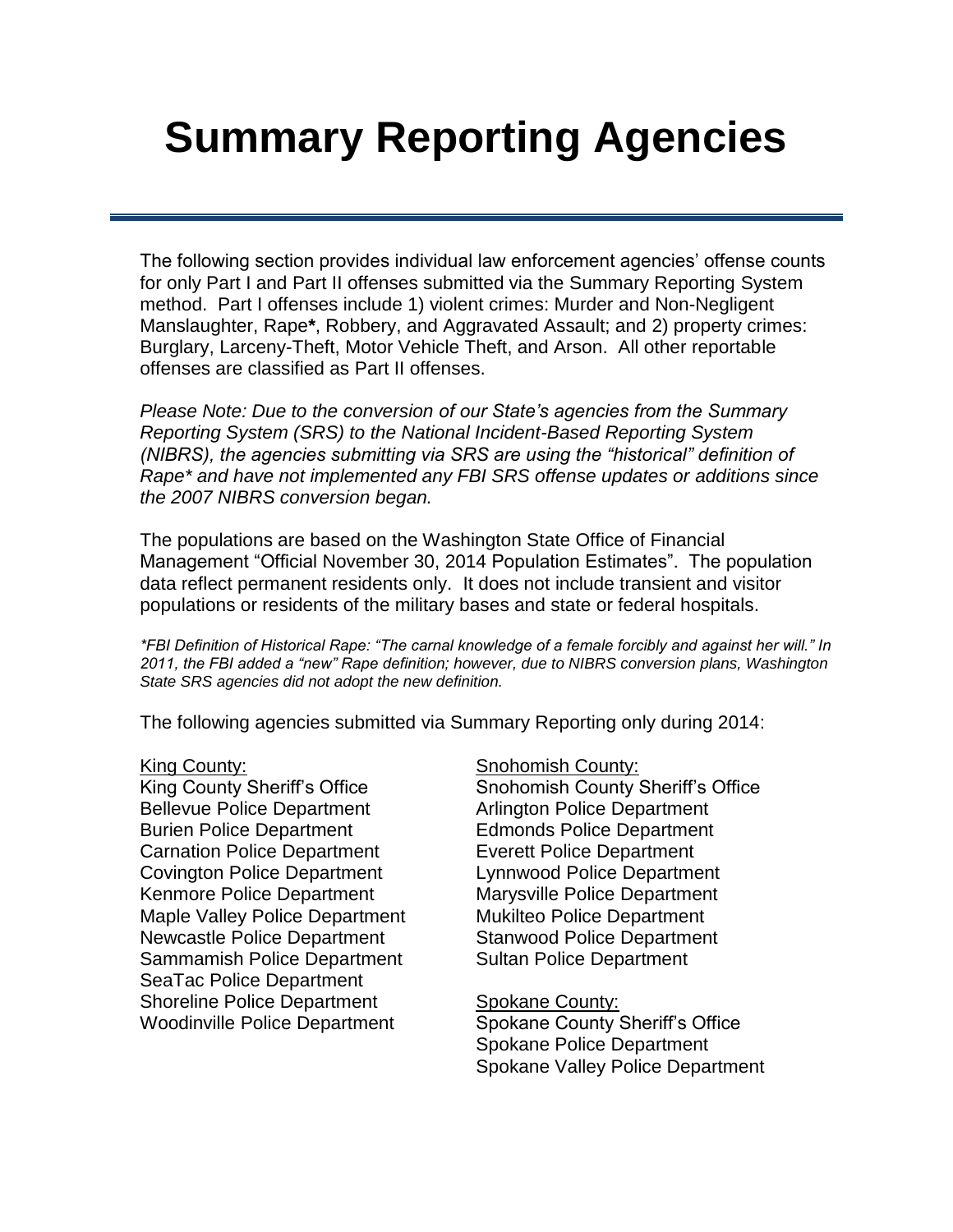| <b>Agency</b>                            | <b>Name</b>           | <b>Title</b>                    | <b>Email</b>                   | <b>Phone</b> |
|------------------------------------------|-----------------------|---------------------------------|--------------------------------|--------------|
| <b>Bellevue Police Department</b>        | Lynne Zirkle          | Data Analyst                    | Izirkle@bellevuewa.gov         | 425-452-7828 |
| King County Sheriff's Office (includes): | Helen Punohu          | Records                         | helen.punohu@kingcounty.gov    | 206-296-4191 |
| <b>Burien Police Department</b>          |                       |                                 |                                |              |
| <b>Carnation Police Department</b>       |                       |                                 |                                |              |
| <b>Covington Police Department</b>       |                       |                                 |                                |              |
| Kenmore Police Department                |                       |                                 |                                |              |
| Maple Valley Police Department           |                       |                                 |                                |              |
| Newcastle Police Department              |                       |                                 |                                |              |
| Sammamish Police Department              |                       |                                 |                                |              |
| Sea Tac Police Department                |                       |                                 |                                |              |
| <b>Shoreline Police Department</b>       |                       |                                 |                                |              |
| <b>Woodinville Police Department</b>     |                       |                                 |                                |              |
| <b>Everett Police Department</b>         | Jennifer Short        | Records Unit Manager            | jshort@ci.everett.wa.us        | 425-257-7450 |
| Marysville Police Department             | Robb Lamoureux        | Commander                       | rlamoureux@marysvillewa.gov    | 360-363-8300 |
| <b>Stanwood Police Department</b>        | Deb Sousa             | Records                         | deb.sousa@co.snohomish.wa.us   | 425-388-5290 |
| <b>Snohomish County Sheriff's Office</b> | Chris Leyda           | <b>Technical Supervisor</b>     | chris.leyda@co.snohomish.wa.us | 425-388-3839 |
| <b>Arlington Police Department</b>       | Loralie Carlson       | Records                         | lcarlson@ci.arlington.wa.us    | 360-403-3400 |
| <b>Edmonds Police Department</b>         | Amy Collins           | Records                         | collinsa@ci.edmonds.wa.us      | 425-771-0284 |
| <b>Lynnwood Police Department</b>        | Angelea Madsen        | Records                         | amadsen@ci.lynnwood.wa.us      | 425-744-6904 |
| <b>Granite Falls Police Department</b>   | Paula Crouch          | Records                         | pcrouch@granitefallspolice.org | 360-691-6611 |
| Mukilteo Police Department               | Cynthia Thomas        | Records                         | cthomas@ci.mukilteo.wa.us      | 425-353-8222 |
| <b>Sultan Police Department</b>          | Chris Leyda           | <b>Technical Supervisor</b>     | chris.leyda@co.snohomish.wa.us | 360-793-1051 |
| <b>Spokane County Sheriff's Office</b>   | Paula Berger          | Records                         | pberger@spokanesheriff.org     | 509-477-4739 |
| Spokane Police Department                | <b>Brandi Belcher</b> | Records                         | bbelcher@spokanepolice.org     | 509-625-4014 |
| Spokane Valley Police Department         | <b>Kelly Matthews</b> | <b>Staff Assistant to Chief</b> | kmatthews@spokanesheriff.org   | 509-477-3310 |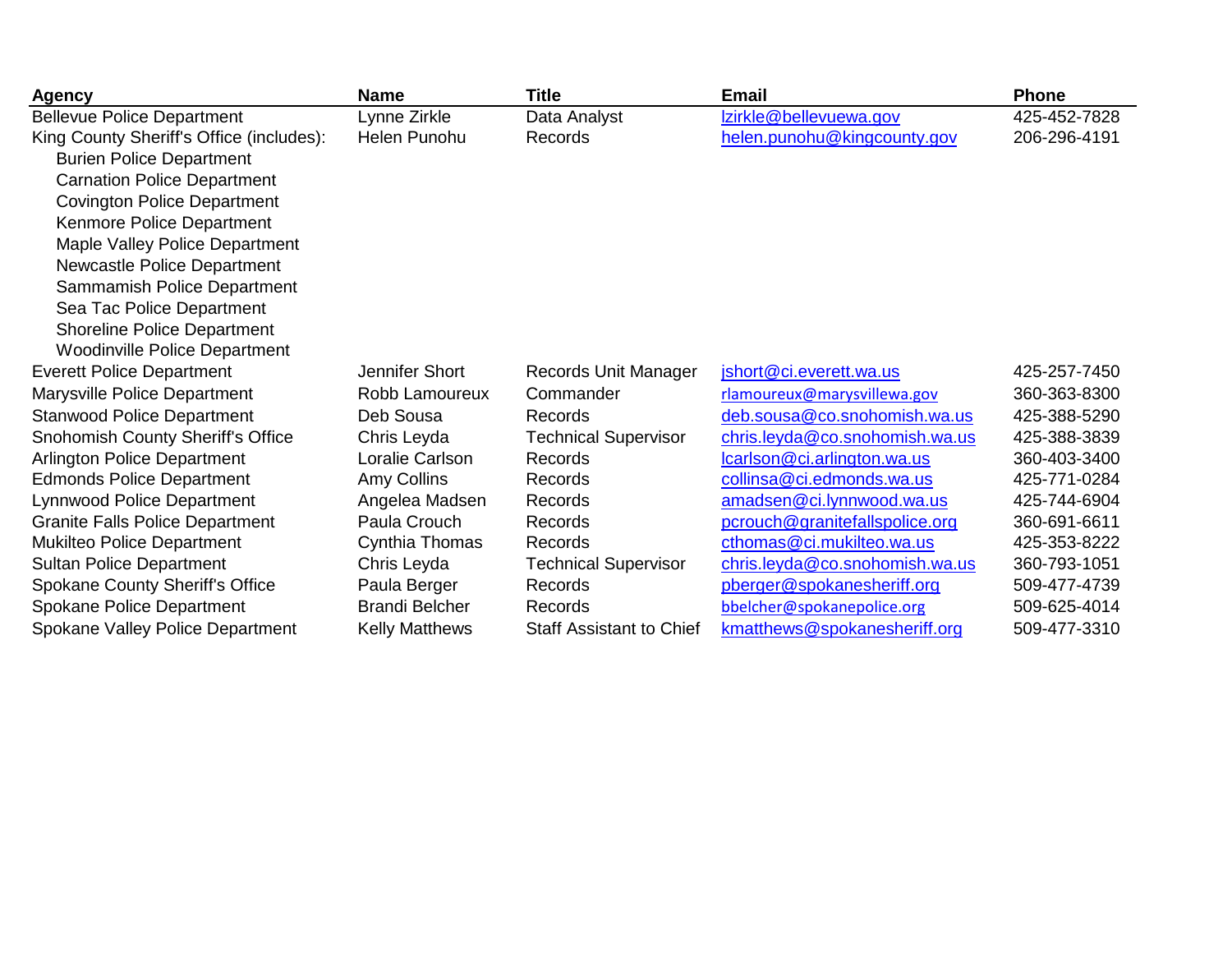## **Summary Reporting Individual Agency Page Table Legend**



- 1. Contributing agency's name.
- 2. The county in which contributing agency is located.
- 3. The estimated population based on the state Office of Financial Management (OFM) annual November forecast.
- 4. How many months the Summary data was reported in current year.
- 5. The list of reportable Part I Summary offenses plus Simple Assault and Violation of Protection/No Contact Order-Domestic Violence offenses. *Note: Washington State agencies submitting Summary Reporting data continue to use the legacy Rape definition rather than the definition released by the FBI in 2011.*
- 6. The total number of each offense reported in the previous year.
- 7. The total number of each offense reported in the current year.
- 8. Percentage of change between current and previous years' offenses.

*Note: The percentage of change is calculated following these steps: 1) Subtract this year's total from last year's total, 2) divide the difference by last year's total, and 3) multiply the quotient by 100 for the percentage of change. If last year's total value is zero, then the calculation cannot be done because a number can never be divided by zero. For example: 1) this year's 100 subtracted from last year's 141 = a difference of 41; 2) the difference of 41 divided by last year's total of 141 = a quotient of .29; and 3) the quotient of .29 multiplied by 100 = 29. The percentage of change is 29%.*

- 9. Crime Rate per 1,000 population for each offense category.
- 10. Total offenses cleared for each offense category. *Note: A clearance can be by "arrest" or "exceptional means" and could possibly be for an offense in a prior year. The number does not reflect the number of persons arrested in an offense. A clearance does not include a case for which a law enforcement agency could not proceed with an investigation due to an uncooperative or unavailable witness or victim.*
- 11. Total offenses classified with Domestic Violence involvement per year.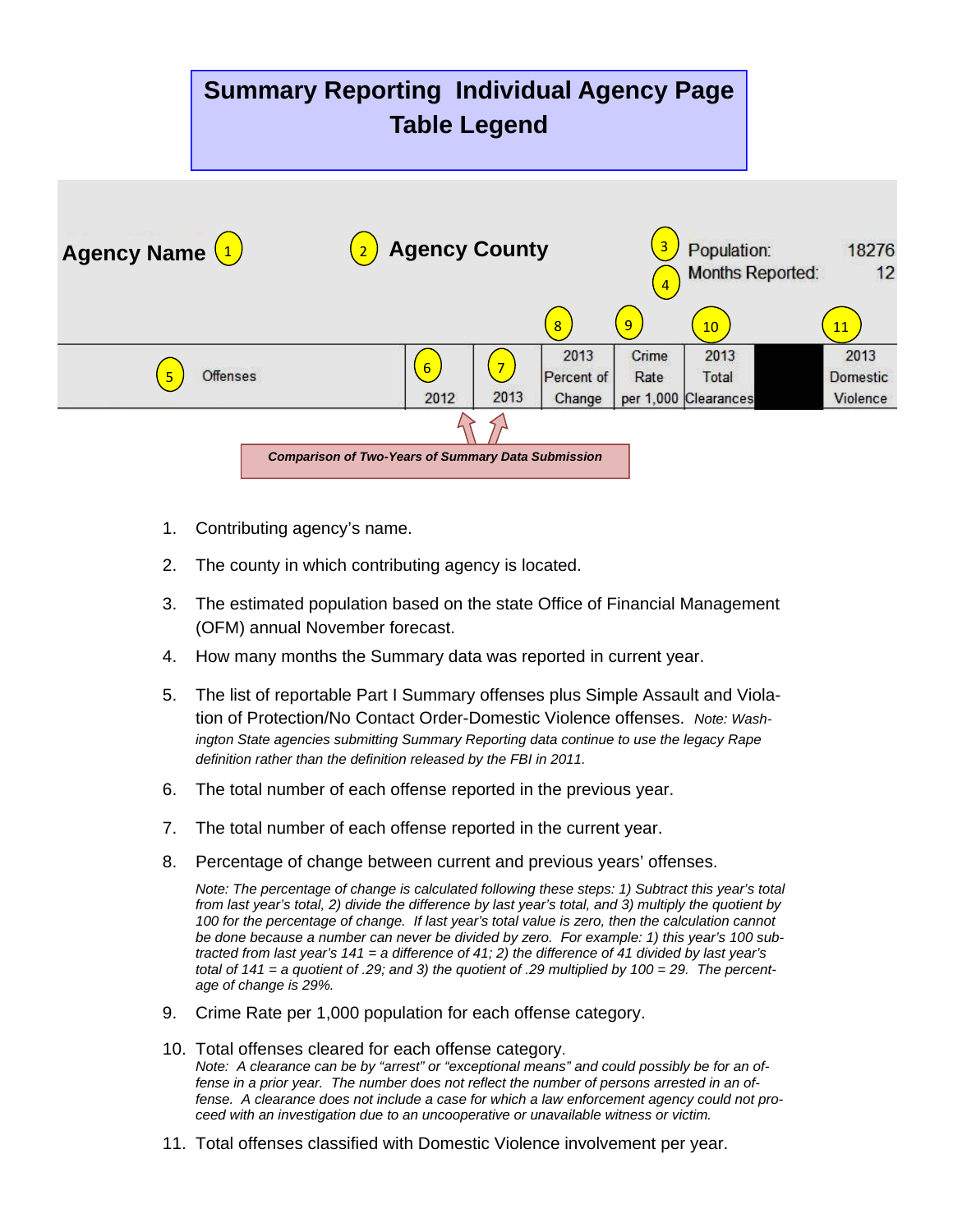<span id="page-3-0"></span>

|                                                 |       |       | 2014       | <b>Crime</b> | 2014              | 2014            |
|-------------------------------------------------|-------|-------|------------|--------------|-------------------|-----------------|
| <b>Offenses</b>                                 |       |       | Percent of | Rate         | Total             | <b>Domestic</b> |
|                                                 | 2013  | 2014  | Change     | per 1,000    | <b>Clearances</b> | <b>Violence</b> |
| Murder and Non Negligent Homicide*              | 4     |       | 0.0%       | 0.0          | 2                 | 0               |
| <b>Manslaughter by Negligence</b>               | 0     | ი     |            | 0.0          | $\Omega$          | 0               |
| Forcible Rape Total*                            | 66    | 87    | 31.8%      | 0.3          | 14                | 16              |
| Robbery Total*                                  | 113   | 121   | 7.1%       | 0.5          | 16                | 1               |
| <b>Assault Total</b>                            | 922   | 946   | 2.6%       | 3.7          | 658               | 546             |
| Aggravated Assault*                             | 194   | 207   | 6.7%       | 0.8          | 98                | 91              |
| Simple Assault                                  | 728   | 739   | 1.5%       | 2.9          | 560               | 455             |
| <b>Burglary Total*</b>                          | 2,105 | 1,971 | $-6.4%$    | 7.8          | 132               | 23              |
| Larceny-Theft Total*                            | 2,498 | 2,410 | $-3.5%$    | 9.5          | 217               | 9               |
| Motor Vehicle Theft Total*                      | 688   | 786   | 14.2%      | 3.1          | 405               | 2               |
| Arson Total*                                    | 42    | 58    | 38.1%      | 0.2          | 8                 | $\mathbf 0$     |
| <b>Violation of Protection/No Contact Order</b> |       |       |            |              |                   | 349             |
| <b>Grand Total</b>                              | 6,438 | 6,383 | $-0.9%$    | 25.3         | 1,452             | 946             |



| * Total Crime 2014      |              |                                  |                             |  |  |  |  |  |
|-------------------------|--------------|----------------------------------|-----------------------------|--|--|--|--|--|
|                         | Year         | <b>Number</b><br><b>Offenses</b> | <b>Percent of</b><br>Change |  |  |  |  |  |
| <b>Violent Crimes:</b>  | 2013<br>2014 | 377<br>419                       | 11.1%                       |  |  |  |  |  |
| <b>Property Crimes:</b> | 2013<br>2014 | 5,333<br>5,225                   | $-2.0%$                     |  |  |  |  |  |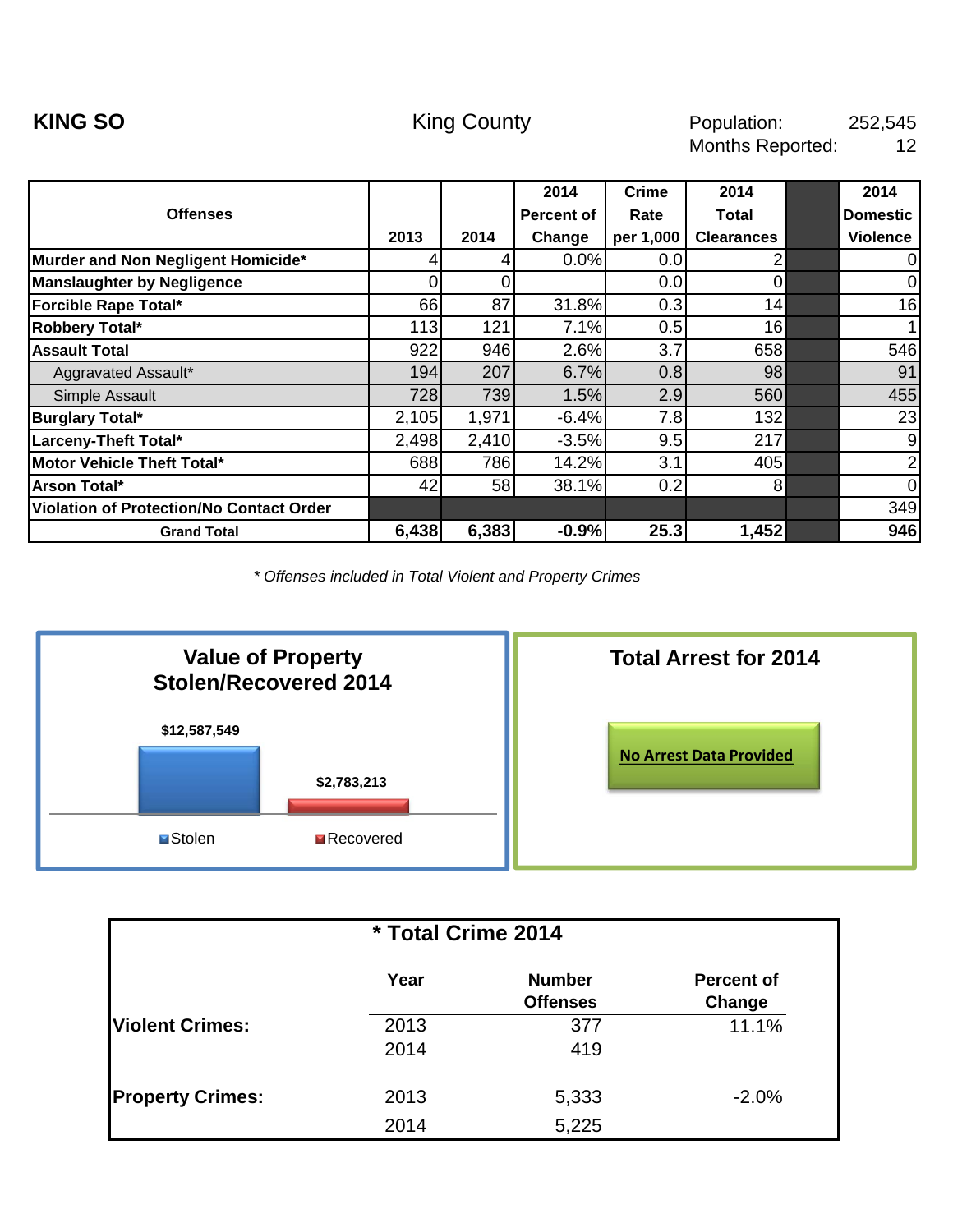<span id="page-4-0"></span>

|                                          |       |       | 2014              | <b>Crime</b> | 2014              | 2014            |
|------------------------------------------|-------|-------|-------------------|--------------|-------------------|-----------------|
| <b>Offenses</b>                          |       |       | <b>Percent of</b> | Rate         | Total             | <b>Domestic</b> |
|                                          | 2013  | 2014  | Change            | per 1,000    | <b>Clearances</b> | <b>Violence</b> |
| Murder and Non Negligent Homicide*       |       |       | 100.0%            | 0.0          |                   |                 |
| <b>Manslaughter by Negligence</b>        | ი     |       |                   | 0.0          | 0                 | $\mathbf 0$     |
| Forcible Rape Total*                     | 20    | 25    | 25.0%             | 0.2          | 22                | $\overline{7}$  |
| Robbery Total*                           | 48    | 65    | 35.4%             | 0.5          | 37                | 1               |
| <b>Assault Total</b>                     | 484   | 437   | $-9.7%$           | 3.3          | 344               | 257             |
| Aggravated Assault*                      | 56    | 52    | $-7.1%$           | 0.4          | 47                | 19              |
| Simple Assault                           | 428   | 385   | $-10.0%$          | 2.9          | 297               | 238             |
| <b>Burglary Total*</b>                   | 688   | 630   | $-8.4%$           | 4.7          | 71                | $5\phantom{.0}$ |
| Larceny-Theft Total*                     | 3,013 | 3,662 | 21.5%             | 27.2         | 547               | 15              |
| Motor Vehicle Theft Total*               | 249   | 314   | 26.1%             | 2.3          | 41                | $\overline{2}$  |
| Arson Total*                             | 24    | 14    | $-41.7%$          | 0.1          | 3                 | $\overline{0}$  |
| Violation of Protection/No Contact Order |       |       |                   |              |                   | 88              |
| <b>Grand Total</b>                       | 4,527 | 5,149 | 13.7%             | 38.3         | 1,067             | 376             |



| * Total Crime 2014      |              |                                  |                             |  |  |  |  |
|-------------------------|--------------|----------------------------------|-----------------------------|--|--|--|--|
|                         | Year         | <b>Number</b><br><b>Offenses</b> | <b>Percent of</b><br>Change |  |  |  |  |
| <b>Violent Crimes:</b>  | 2013<br>2014 | 125<br>144                       | 15.2%                       |  |  |  |  |
| <b>Property Crimes:</b> | 2013<br>2014 | 3,974<br>4,620                   | 16.3%                       |  |  |  |  |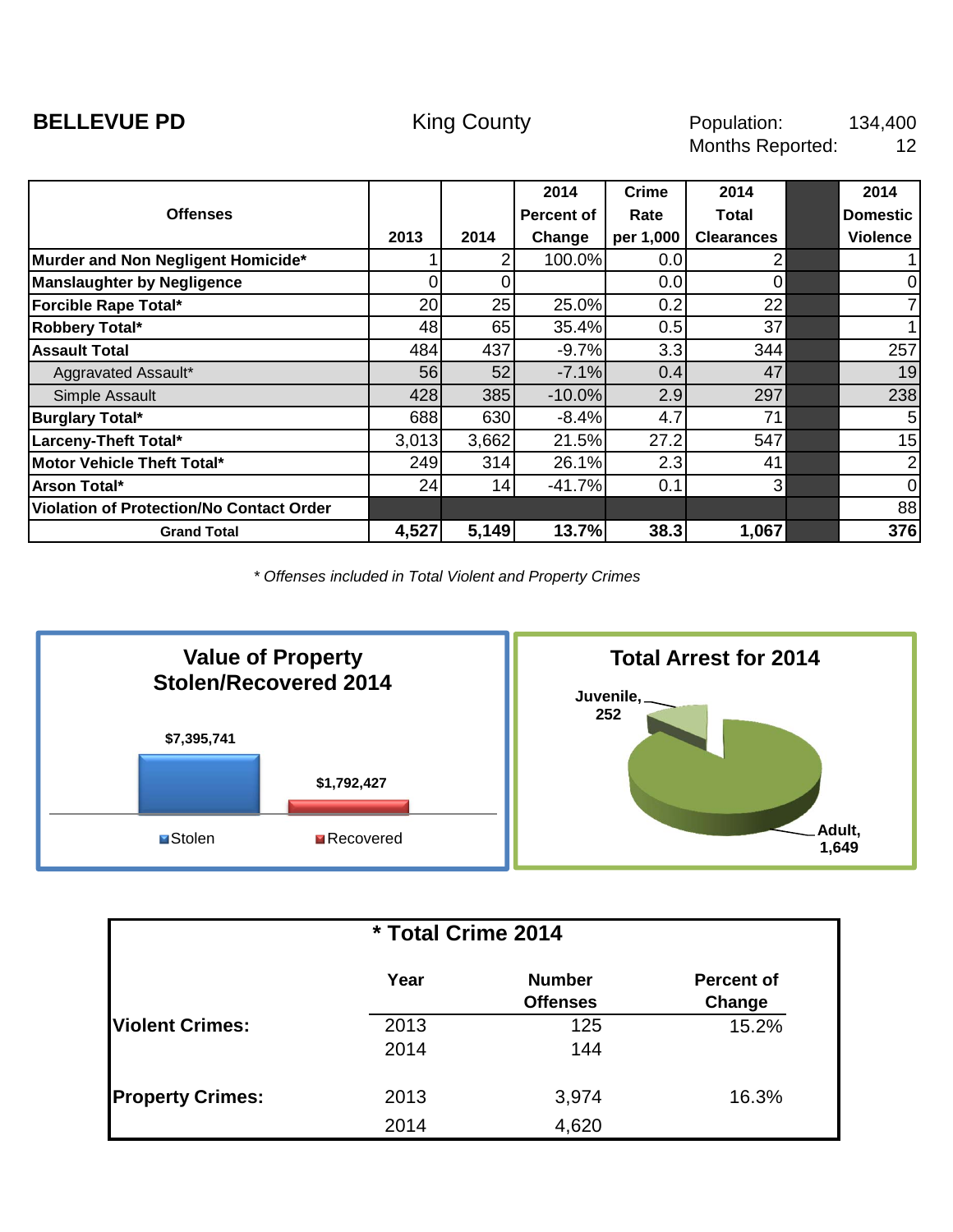<span id="page-5-0"></span>

|                                          |       |       | 2014       | <b>Crime</b> | 2014              | 2014            |
|------------------------------------------|-------|-------|------------|--------------|-------------------|-----------------|
| <b>Offenses</b>                          |       |       | Percent of | Rate         | Total             | <b>Domestic</b> |
|                                          | 2013  | 2014  | Change     | per 1,000    | <b>Clearances</b> | <b>Violence</b> |
| Murder and Non Negligent Homicide*       | Ω     |       |            | 0.0          |                   | $\overline{2}$  |
| <b>Manslaughter by Negligence</b>        |       |       |            | 0.0          |                   | $\mathbf 0$     |
| Forcible Rape Total*                     | 37    | 38    | 2.7%       | 0.8          | 4                 | $\overline{4}$  |
| Robbery Total*                           | 65    | 81    | 24.6%      | 1.7          | 13                | 1               |
| <b>Assault Total</b>                     | 390   | 529   | 35.6%      | 11.0         | 374               | 288             |
| Aggravated Assault*                      | 75    | 136   | 81.3%      | 2.8          | 66                | 42              |
| Simple Assault                           | 315   | 393   | 24.8%      | 8.1          | 308               | 246             |
| <b>Burglary Total*</b>                   | 690   | 606   | $-12.2%$   | 12.6         | 35                | 3               |
| Larceny-Theft Total*                     | 1,398 | 1,276 | $-8.7%$    | 26.5         | 174               | $\overline{2}$  |
| Motor Vehicle Theft Total*               | 524   | 493   | $-5.9%$    | 10.2         | 279               | $\overline{2}$  |
| Arson Total*                             | 11    | 13    | 18.2%      | 0.3          | 4                 | $\overline{0}$  |
| Violation of Protection/No Contact Order |       |       |            |              |                   | 128             |
| <b>Grand Total</b>                       | 3,115 | 3,038 | $-2.5%$    | 63.0         | 885               | 430             |



| * Total Crime 2014      |              |                                  |                             |  |  |  |  |  |
|-------------------------|--------------|----------------------------------|-----------------------------|--|--|--|--|--|
|                         | Year         | <b>Number</b><br><b>Offenses</b> | <b>Percent of</b><br>Change |  |  |  |  |  |
| <b>Violent Crimes:</b>  | 2013<br>2014 | 177<br>257                       | 45.2%                       |  |  |  |  |  |
| <b>Property Crimes:</b> | 2013<br>2014 | 2,623<br>2,388                   | $-9.0%$                     |  |  |  |  |  |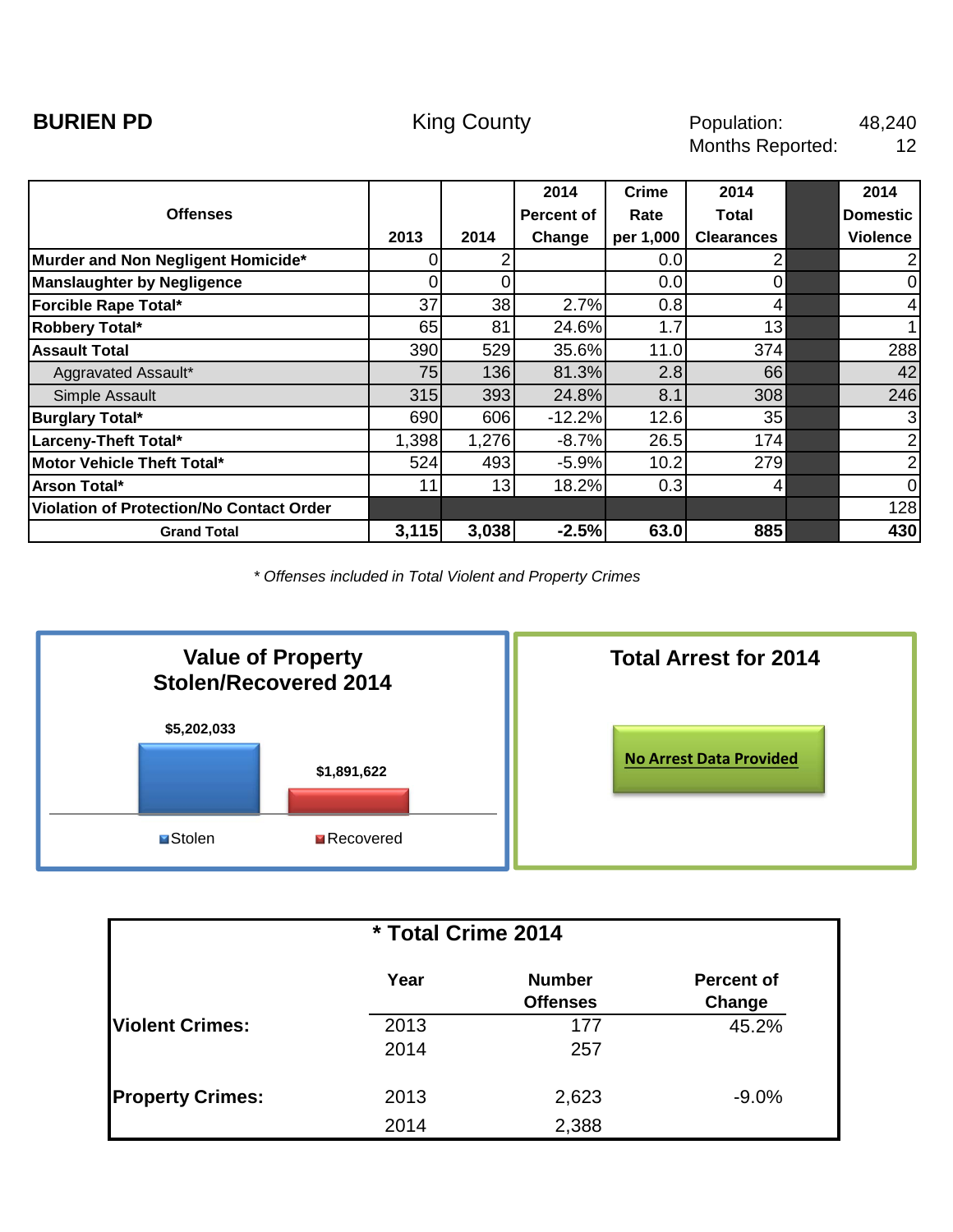<span id="page-6-0"></span>

|                                          |      |      | 2014              | <b>Crime</b> | 2014              | 2014            |
|------------------------------------------|------|------|-------------------|--------------|-------------------|-----------------|
| <b>Offenses</b>                          |      |      | <b>Percent of</b> | Rate         | <b>Total</b>      | <b>Domestic</b> |
|                                          | 2013 | 2014 | Change            | per 1,000    | <b>Clearances</b> | <b>Violence</b> |
| Murder and Non Negligent Homicide*       |      |      |                   | 0.0          |                   | $\mathbf 0$     |
| <b>Manslaughter by Negligence</b>        |      |      |                   | 0.0          |                   | $\mathbf 0$     |
| Forcible Rape Total*                     | 0    | 0    |                   | 0.0          | 0                 | $\mathbf 0$     |
| Robbery Total*                           | 0    | ი    |                   | 0.0          | $\Omega$          | $\mathbf 0$     |
| <b>Assault Total</b>                     |      | 8    |                   | 4.5          |                   | 1               |
| Aggravated Assault*                      | 0    | 4    |                   | 2.2          |                   | $\overline{0}$  |
| Simple Assault                           | 0    | 4    |                   | 2.2          | $\overline{0}$    | 1               |
| <b>Burglary Total*</b>                   | ი    | 23   |                   | 12.8         | 4                 | $\mathbf 0$     |
| Larceny-Theft Total*                     |      | 23   |                   | 12.8         |                   | $\mathbf 0$     |
| Motor Vehicle Theft Total*               | 0    | 2    |                   | 1.1          |                   | $\mathbf 0$     |
| <b>Arson Total*</b>                      | 0    | 0    |                   | 0.0          | 0                 | $\mathbf 0$     |
| Violation of Protection/No Contact Order |      |      |                   |              |                   | $\mathbf 0$     |
| <b>Grand Total</b>                       | 0    | 56   |                   | 31.3         | 13                | 1               |

*Note: In 2013 Carnation PD reported NIBRS data, thus no Summary data is available.*



| * Total Crime 2014      |      |                 |                   |  |  |  |  |  |
|-------------------------|------|-----------------|-------------------|--|--|--|--|--|
|                         | Year | <b>Number</b>   | <b>Percent of</b> |  |  |  |  |  |
|                         |      | <b>Offenses</b> | Change            |  |  |  |  |  |
| <b>Violent Crimes:</b>  | 2013 | 0               |                   |  |  |  |  |  |
|                         | 2014 | 4               |                   |  |  |  |  |  |
| <b>Property Crimes:</b> | 2013 | 0               |                   |  |  |  |  |  |
|                         | 2014 | 48              |                   |  |  |  |  |  |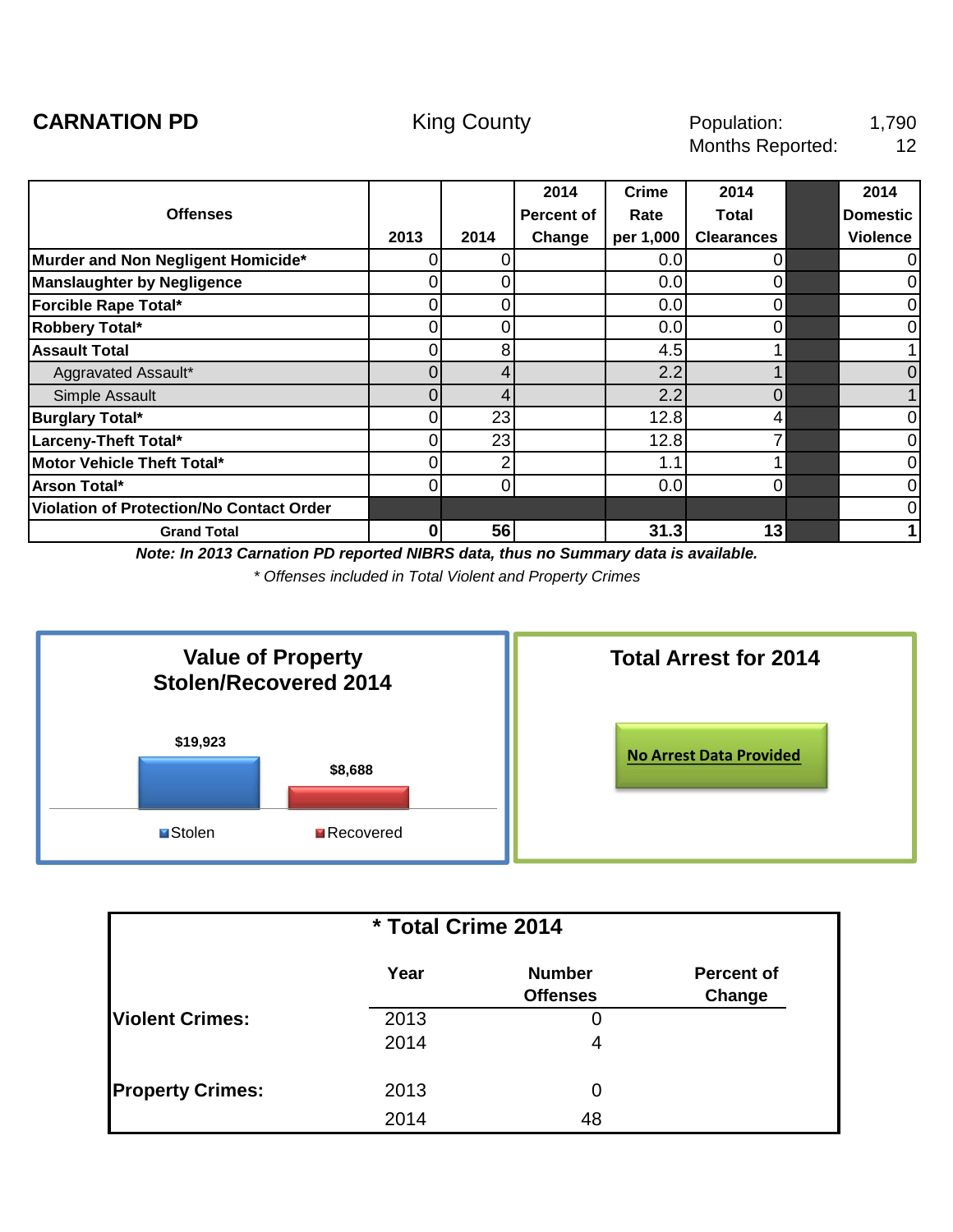<span id="page-7-0"></span>

|                                                 |      |                 | 2014       | Crime     | 2014              | 2014            |
|-------------------------------------------------|------|-----------------|------------|-----------|-------------------|-----------------|
| <b>Offenses</b>                                 |      |                 | Percent of | Rate      | Total             | <b>Domestic</b> |
|                                                 | 2013 | 2014            | Change     | per 1,000 | <b>Clearances</b> | <b>Violence</b> |
| Murder and Non Negligent Homicide*              |      | 0               | $-100.0%$  | 0.0       | $\Omega$          | 0               |
| <b>Manslaughter by Negligence</b>               |      |                 |            | 0.0       | $\Omega$          | 0               |
| <b>Forcible Rape Total*</b>                     | 6    | 11              | 83.3%      | 0.6       |                   | 5               |
| Robbery Total*                                  | 12   | 10 <sub>l</sub> | $-16.7%$   | 0.5       | 3 <sub>l</sub>    | $\mathbf 0$     |
| <b>Assault Total</b>                            | 89   | 90              | 1.1%       | 4.9       | 62                | 54              |
| Aggravated Assault*                             | 15   | 20 <sub>l</sub> | 33.3%      | 1.1       | 10                | 11              |
| Simple Assault                                  | 74   | 70              | $-5.4%$    | 3.8       | 52                | 43              |
| <b>Burglary Total*</b>                          | 144  | 160             | 11.1%      | 8.7       | 8                 | 3               |
| Larceny-Theft Total*                            | 412  | 517             | 25.5%      | 28.0      | 161               | $\mathbf 0$     |
| Motor Vehicle Theft Total*                      | 56   | 57              | 1.8%       | 3.1       | 31                | $\mathbf 0$     |
| Arson Total*                                    |      | 10 <sup>1</sup> | 900.0%     | 0.5       | 4                 | 0               |
| <b>Violation of Protection/No Contact Order</b> |      |                 |            |           |                   | 31              |
| <b>Grand Total</b>                              | 721  | 855             | 18.6%      | 46.3      | 270               | 93              |



| * Total Crime 2014      |      |                                  |                             |  |  |  |  |
|-------------------------|------|----------------------------------|-----------------------------|--|--|--|--|
|                         | Year | <b>Number</b><br><b>Offenses</b> | <b>Percent of</b><br>Change |  |  |  |  |
| <b>IViolent Crimes:</b> | 2013 | 34                               | 20.6%                       |  |  |  |  |
|                         | 2014 | 41                               |                             |  |  |  |  |
| <b>Property Crimes:</b> | 2013 | 613                              | 21.4%                       |  |  |  |  |
|                         | 2014 | 744                              |                             |  |  |  |  |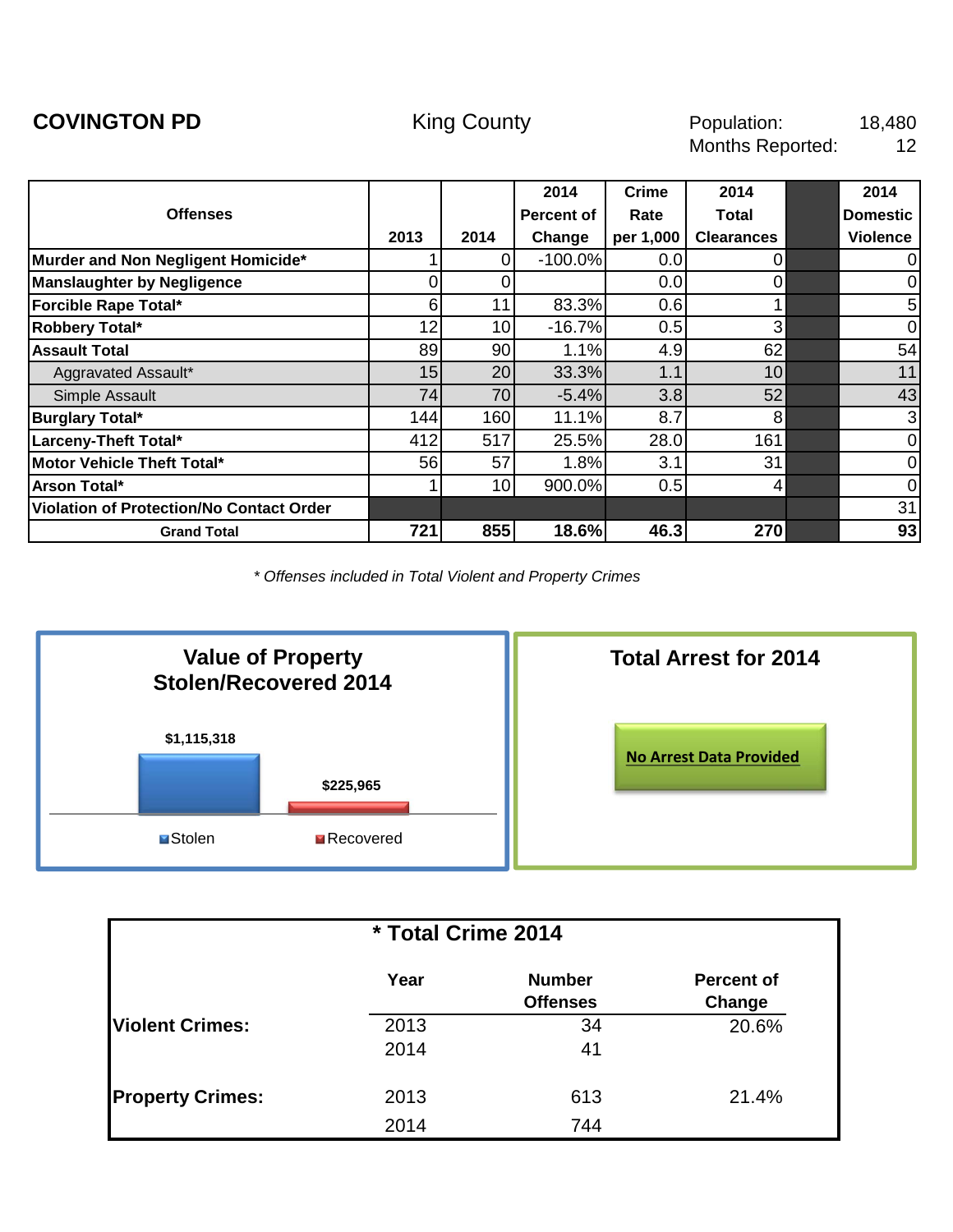<span id="page-8-0"></span>

|                                                 |      |      | 2014       | <b>Crime</b> | 2014              | 2014            |
|-------------------------------------------------|------|------|------------|--------------|-------------------|-----------------|
| <b>Offenses</b>                                 |      |      | Percent of | Rate         | Total             | <b>Domestic</b> |
|                                                 | 2013 | 2014 | Change     | per 1,000    | <b>Clearances</b> | <b>Violence</b> |
| Murder and Non Negligent Homicide*              | 0    | Ω    |            | 0.0          | $\Omega$          | 0               |
| <b>Manslaughter by Negligence</b>               | 0    |      |            | 0.0          | $\Omega$          | 0               |
| Forcible Rape Total*                            | 5    | 41   | $-20.0%$   | 0.2          | $\overline{0}$    |                 |
| Robbery Total*                                  |      | 4    | 100.0%     | 0.2          |                   | 0               |
| <b>Assault Total</b>                            | 53   | 83   | 56.6%      | 3.9          | 70                | 60              |
| Aggravated Assault*                             |      | 11   | 57.1%      | 0.5          | 9                 | 10              |
| Simple Assault                                  | 46   | 72   | 56.5%      | 3.4          | 61                | 50              |
| <b>Burglary Total*</b>                          | 122  | 92   | $-24.6%$   | 4.3          | 6                 |                 |
| Larceny-Theft Total*                            | 172  | 177  | 2.9%       | 8.3          | 16                | $\pmb{0}$       |
| Motor Vehicle Theft Total*                      | 26   | 33   | 26.9%      | 1.5          | 14                | $\mathbf 0$     |
| Arson Total*                                    | 2    | 0    | $-100.0%$  | 0.0          | $\overline{0}$    | $\mathbf 0$     |
| <b>Violation of Protection/No Contact Order</b> |      |      |            |              |                   | 22              |
| <b>Grand Total</b>                              | 382  | 393  | 2.9%       | 18.4         | 107               | 84              |



| * Total Crime 2014      |      |                                  |                             |  |  |  |  |  |
|-------------------------|------|----------------------------------|-----------------------------|--|--|--|--|--|
|                         | Year | <b>Number</b><br><b>Offenses</b> | <b>Percent of</b><br>Change |  |  |  |  |  |
| <b>Violent Crimes:</b>  | 2013 | 14                               | 35.7%                       |  |  |  |  |  |
|                         | 2014 | 19                               |                             |  |  |  |  |  |
| <b>Property Crimes:</b> | 2013 | 322                              | $-6.2%$                     |  |  |  |  |  |
|                         | 2014 | 302                              |                             |  |  |  |  |  |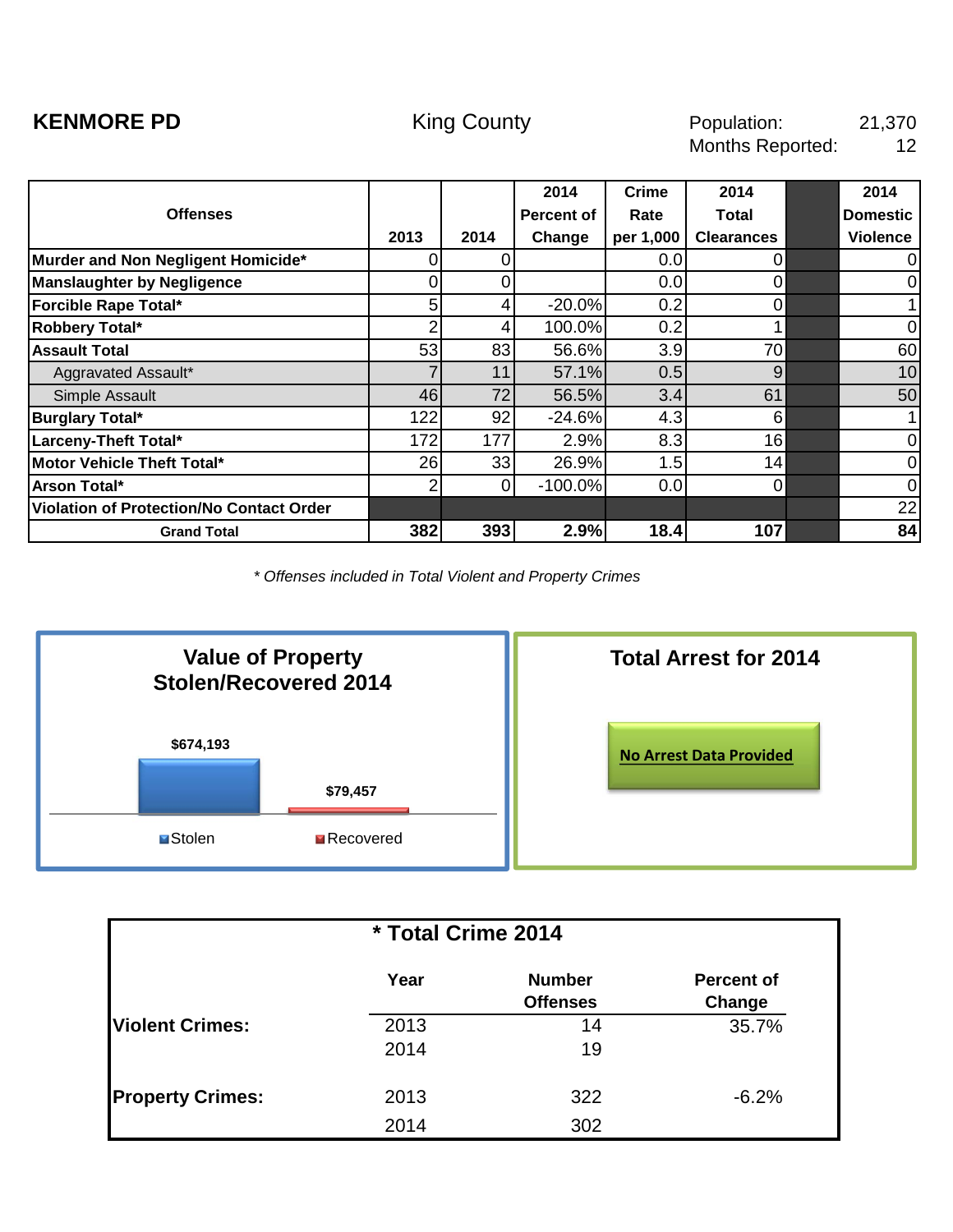<span id="page-9-0"></span>

|                                          |                |                 | 2014       | <b>Crime</b> | 2014              | 2014            |
|------------------------------------------|----------------|-----------------|------------|--------------|-------------------|-----------------|
| <b>Offenses</b>                          |                |                 | Percent of | Rate         | Total             | <b>Domestic</b> |
|                                          | 2013           | 2014            | Change     | per 1,000    | <b>Clearances</b> | <b>Violence</b> |
| Murder and Non Negligent Homicide*       | 0              |                 |            | 0.0          | $\mathbf 0$       | 0               |
| <b>Manslaughter by Negligence</b>        |                |                 |            | 0.0          | $\Omega$          | 0               |
| Forcible Rape Total*                     | $3 \mid$       |                 | $-66.7%$   | 0.0          | $\overline{0}$    | 0               |
| Robbery Total*                           | $6 \mid$       | 0               | $-100.0%$  | 0.0          | $\Omega$          | $\mathbf 0$     |
| <b>Assault Total</b>                     | 41             | 51              | 24.4%      | 2.1          | 38                | 35              |
| Aggravated Assault*                      | 6              | 12 <sub>1</sub> | 100.0%     | 0.5          | 9                 | 9               |
| Simple Assault                           | 35             | 39              | 11.4%      | 1.6          | 29                | 26              |
| <b>Burglary Total*</b>                   | 96             | 88              | $-8.3%$    | 3.6          |                   | 0               |
| Larceny-Theft Total*                     | 189            | 255             | 34.9%      | 10.5         | 33                | 1               |
| <b>Motor Vehicle Theft Total*</b>        | 44             | 23              | $-47.7%$   | 0.9          | 12                | $\mathbf 0$     |
| Arson Total*                             | 3 <sub>l</sub> | 3 <sub>l</sub>  | 0.0%       | 0.1          |                   | $\mathbf 0$     |
| Violation of Protection/No Contact Order |                |                 |            |              |                   | 28              |
| <b>Grand Total</b>                       | 382            | 421             | 10.2%      | 17.4         | 91                | 64              |



| * Total Crime 2014      |      |                                  |                             |  |  |  |  |
|-------------------------|------|----------------------------------|-----------------------------|--|--|--|--|
|                         | Year | <b>Number</b><br><b>Offenses</b> | <b>Percent of</b><br>Change |  |  |  |  |
| <b>IViolent Crimes:</b> | 2013 | 15                               | $-13.3%$                    |  |  |  |  |
|                         | 2014 | 13                               |                             |  |  |  |  |
| <b>Property Crimes:</b> | 2013 | 332                              | 11.1%                       |  |  |  |  |
|                         | 2014 | 369                              |                             |  |  |  |  |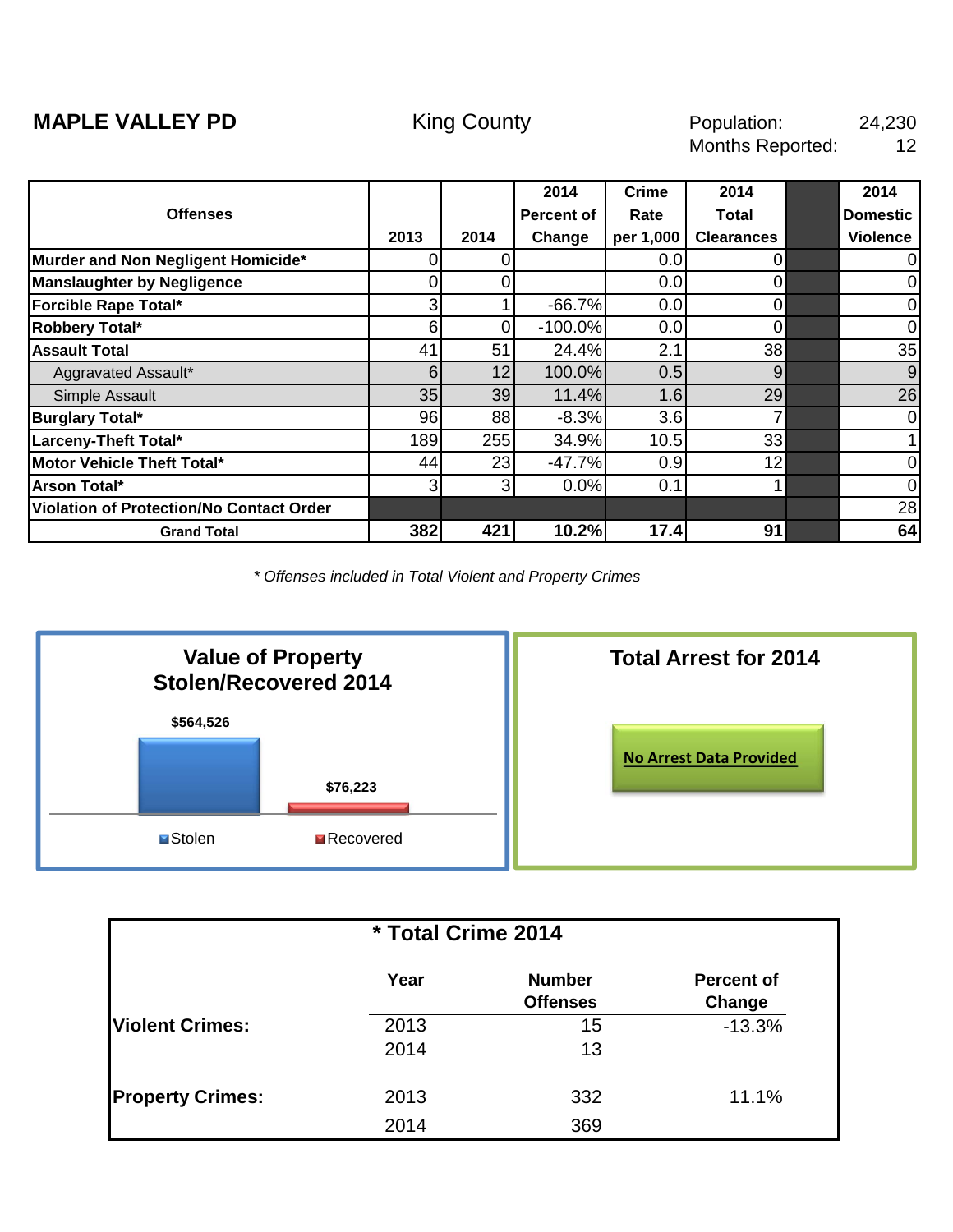<span id="page-10-0"></span>

|                                          |      |      | 2014              | <b>Crime</b> | 2014              | 2014            |
|------------------------------------------|------|------|-------------------|--------------|-------------------|-----------------|
| <b>Offenses</b>                          |      |      | <b>Percent of</b> | Rate         | Total             | <b>Domestic</b> |
|                                          | 2013 | 2014 | Change            | per 1,000    | <b>Clearances</b> | <b>Violence</b> |
| Murder and Non Negligent Homicide*       | 0    |      |                   | 0.0          | 0                 | $\mathbf 0$     |
| <b>Manslaughter by Negligence</b>        |      |      |                   | 0.0          |                   | $\mathbf 0$     |
| <b>Forcible Rape Total*</b>              |      |      | $-100.0%$         | 0.0          | 0                 | $\mathbf 0$     |
| Robbery Total*                           | 6    | 5    | $-16.7%$          | 0.5          | 0                 | $\mathbf 0$     |
| <b>Assault Total</b>                     | 19   | 17   | $-10.5%$          | 1.6          | 12                | 12              |
| Aggravated Assault*                      |      |      | $-50.0%$          | 0.2          |                   | $\overline{2}$  |
| Simple Assault                           | 15   | 15   | 0.0%              | 1.4          | 11                | 10              |
| <b>Burglary Total*</b>                   | 65   | 81   | 24.6%             | 7.5          | 6                 | $\mathbf 0$     |
| Larceny-Theft Total*                     | 155  | 216  | 39.4%             | 19.9         | 34                | $\mathbf 0$     |
| Motor Vehicle Theft Total*               | 16   | 46   | 187.5%            | 4.2          | 30                | $\mathbf 0$     |
| Arson Total*                             |      |      | 0.0%              | 0.1          | 0                 | $\mathbf 0$     |
| Violation of Protection/No Contact Order |      |      |                   |              |                   | 8               |
| <b>Grand Total</b>                       | 264  | 366  | 38.6%             | 33.7         | 82                | 20              |



| * Total Crime 2014      |              |                                  |                             |  |  |  |  |  |
|-------------------------|--------------|----------------------------------|-----------------------------|--|--|--|--|--|
|                         | Year         | <b>Number</b><br><b>Offenses</b> | <b>Percent of</b><br>Change |  |  |  |  |  |
| <b>Violent Crimes:</b>  | 2013<br>2014 | 12<br>7                          | $-41.7%$                    |  |  |  |  |  |
| <b>Property Crimes:</b> | 2013         | 237                              | 45.1%                       |  |  |  |  |  |
|                         | 2014         | 344                              |                             |  |  |  |  |  |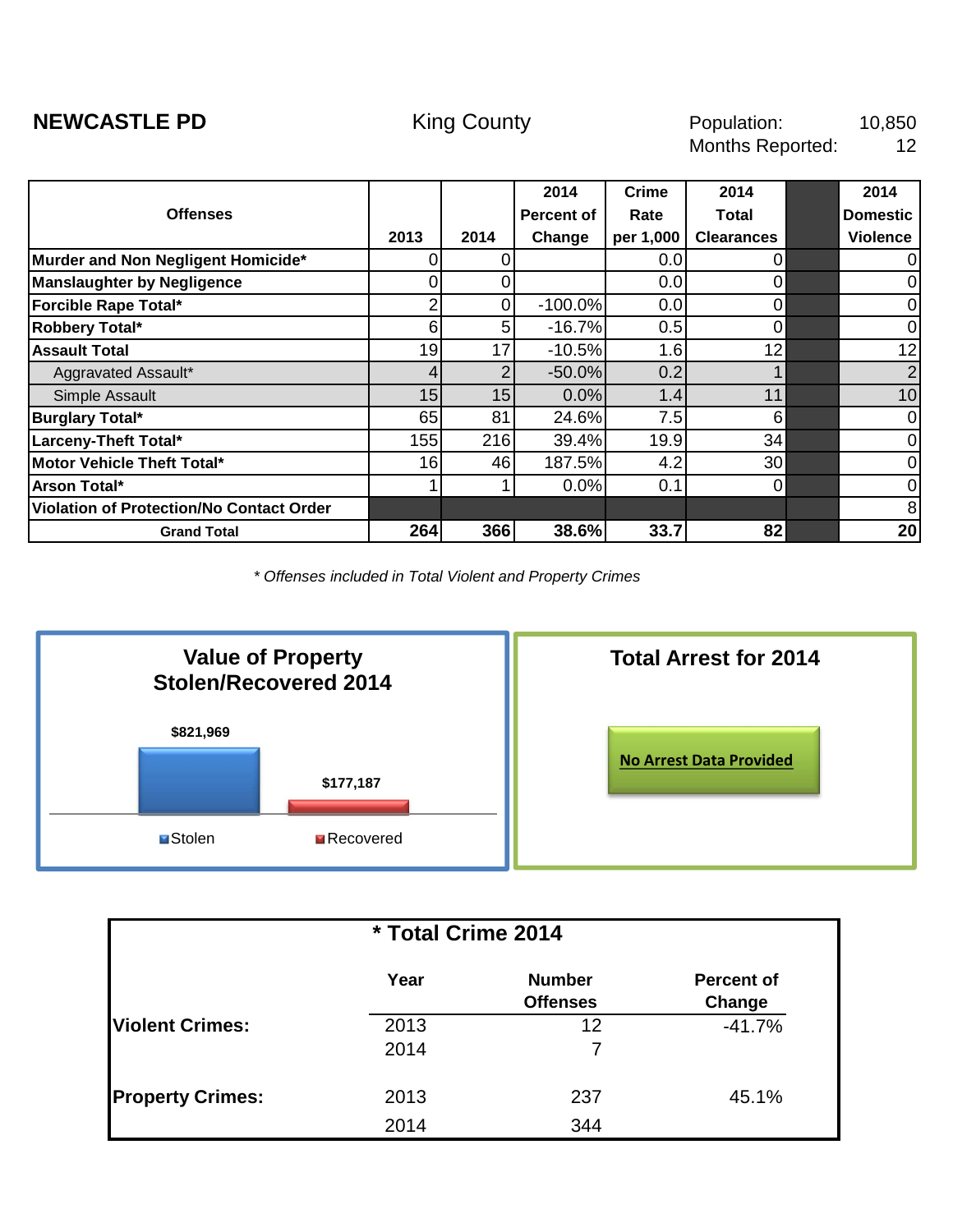<span id="page-11-0"></span>

|                                          |      |          | 2014       | <b>Crime</b>     | 2014              | 2014            |
|------------------------------------------|------|----------|------------|------------------|-------------------|-----------------|
| <b>Offenses</b>                          |      |          | Percent of | Rate             | Total             | <b>Domestic</b> |
|                                          | 2013 | 2014     | Change     | per 1,000        | <b>Clearances</b> | <b>Violence</b> |
| Murder and Non Negligent Homicide*       |      |          |            | 0.0 <sub>l</sub> |                   |                 |
| <b>Manslaughter by Negligence</b>        |      |          |            | 0.0              | 0                 | 0               |
| Forcible Rape Total*                     | 4    | 3        | $-25.0%$   | 0.1              | $\overline{0}$    |                 |
| Robbery Total*                           |      |          | 0.0%       | 0.0              | $\mathbf 0$       | 0               |
| <b>Assault Total</b>                     | 35   | 50       | 42.9%      | 1.0              | 41                | 38              |
| Aggravated Assault*                      | 61   | 3        | $-50.0%$   | 0.1              | 3                 | 2 <sub>l</sub>  |
| Simple Assault                           | 29   | 47       | 62.1%      | 1.0              | 38                | 36              |
| <b>Burglary Total*</b>                   | 89   | 131      | 47.2%      | 2.7              | 5                 | $\mathbf 0$     |
| Larceny-Theft Total*                     | 175  | 232      | 32.6%      | 4.7              | 9                 | $\mathbf 0$     |
| Motor Vehicle Theft Total*               | 11   | 23       | 109.1%     | 0.5              | 13                | 1               |
| Arson Total*                             |      | $6 \mid$ | 200.0%     | 0.1              | $\Omega$          | 0               |
| Violation of Protection/No Contact Order |      |          |            |                  |                   | 20              |
| <b>Grand Total</b>                       | 317  | 447      | 41.0%      | 9.1              | 69                | 61              |



| * Total Crime 2014      |      |                                  |                             |  |  |  |  |  |
|-------------------------|------|----------------------------------|-----------------------------|--|--|--|--|--|
|                         | Year | <b>Number</b><br><b>Offenses</b> | <b>Percent of</b><br>Change |  |  |  |  |  |
| <b>Violent Crimes:</b>  | 2013 | 11                               | $-27.3%$                    |  |  |  |  |  |
|                         | 2014 | 8                                |                             |  |  |  |  |  |
| <b>Property Crimes:</b> | 2013 | 277                              | 41.5%                       |  |  |  |  |  |
|                         | 2014 | 392                              |                             |  |  |  |  |  |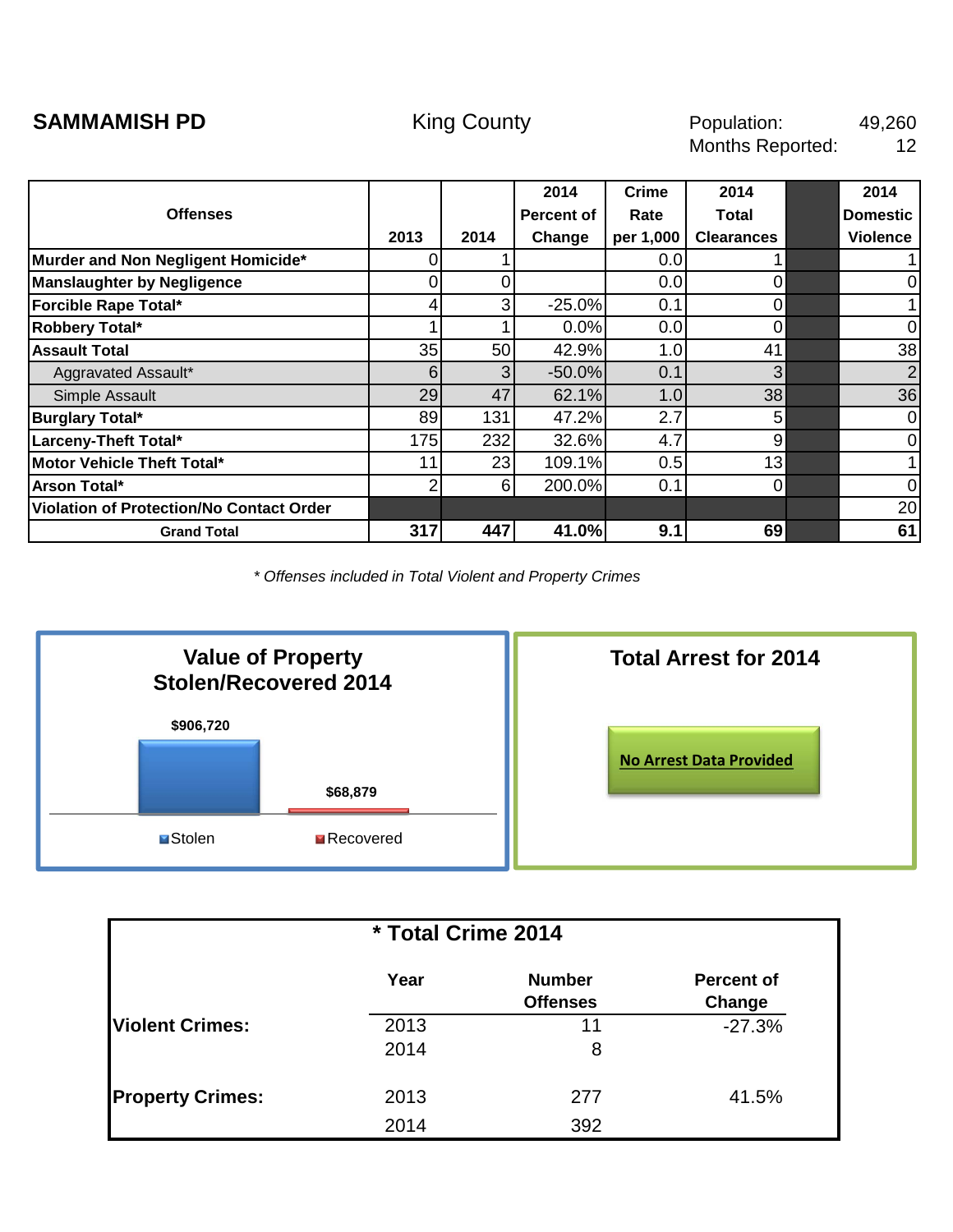<span id="page-12-0"></span>

|                                                 |       |                 | 2014              | <b>Crime</b> | 2014              | 2014            |
|-------------------------------------------------|-------|-----------------|-------------------|--------------|-------------------|-----------------|
| <b>Offenses</b>                                 |       |                 | <b>Percent of</b> | Rate         | Total             | <b>Domestic</b> |
|                                                 | 2013  | 2014            | Change            | per 1,000    | <b>Clearances</b> | <b>Violence</b> |
| Murder and Non Negligent Homicide*              |       |                 | $-50.0%$          | 0.0          | $\Omega$          | $\mathbf 0$     |
| <b>Manslaughter by Negligence</b>               |       |                 |                   | 0.0          | 0                 | $\mathbf 0$     |
| Forcible Rape Total*                            | 36    | 30              | $-16.7%$          | 1.1          | 9                 | 5               |
| Robbery Total*                                  | 66    | 87              | 31.8%             | 3.1          | 19                | $\overline{4}$  |
| <b>Assault Total</b>                            | 304   | 261             | $-14.1%$          | 9.4          | 186               | 161             |
| Aggravated Assault*                             | 68    | 61              | $-10.3%$          | 2.2          | 39                | 38              |
| Simple Assault                                  | 236   | 200             | $-15.3%$          | 7.2          | 147               | 123             |
| <b>Burglary Total*</b>                          | 380   | 333             | $-12.4%$          | 12.1         | 29                | 15              |
| Larceny-Theft Total*                            | 843   | 806             | $-4.4%$           | 29.2         | 53                | 9               |
| Motor Vehicle Theft Total*                      | 347   | 364             | 4.9%              | 13.2         | 222               | $\mathbf 0$     |
| Arson Total*                                    | 8     | 10 <sub>l</sub> | 25.0%             | 0.4          | 6                 | $\overline{0}$  |
| <b>Violation of Protection/No Contact Order</b> |       |                 |                   |              |                   | 83              |
| <b>Grand Total</b>                              | 1,986 | 1,892           | $-4.7%$           | 68.5         | 524               | 277             |



| * Total Crime 2014      |      |                 |                   |  |  |  |  |  |
|-------------------------|------|-----------------|-------------------|--|--|--|--|--|
|                         | Year | <b>Number</b>   | <b>Percent of</b> |  |  |  |  |  |
|                         |      | <b>Offenses</b> | Change            |  |  |  |  |  |
| <b>IViolent Crimes:</b> | 2013 | 172             | 4.1%              |  |  |  |  |  |
|                         | 2014 | 179             |                   |  |  |  |  |  |
| <b>Property Crimes:</b> | 2013 | 1,578           | $-4.1%$           |  |  |  |  |  |
|                         |      |                 |                   |  |  |  |  |  |
|                         | 2014 | 1,513           |                   |  |  |  |  |  |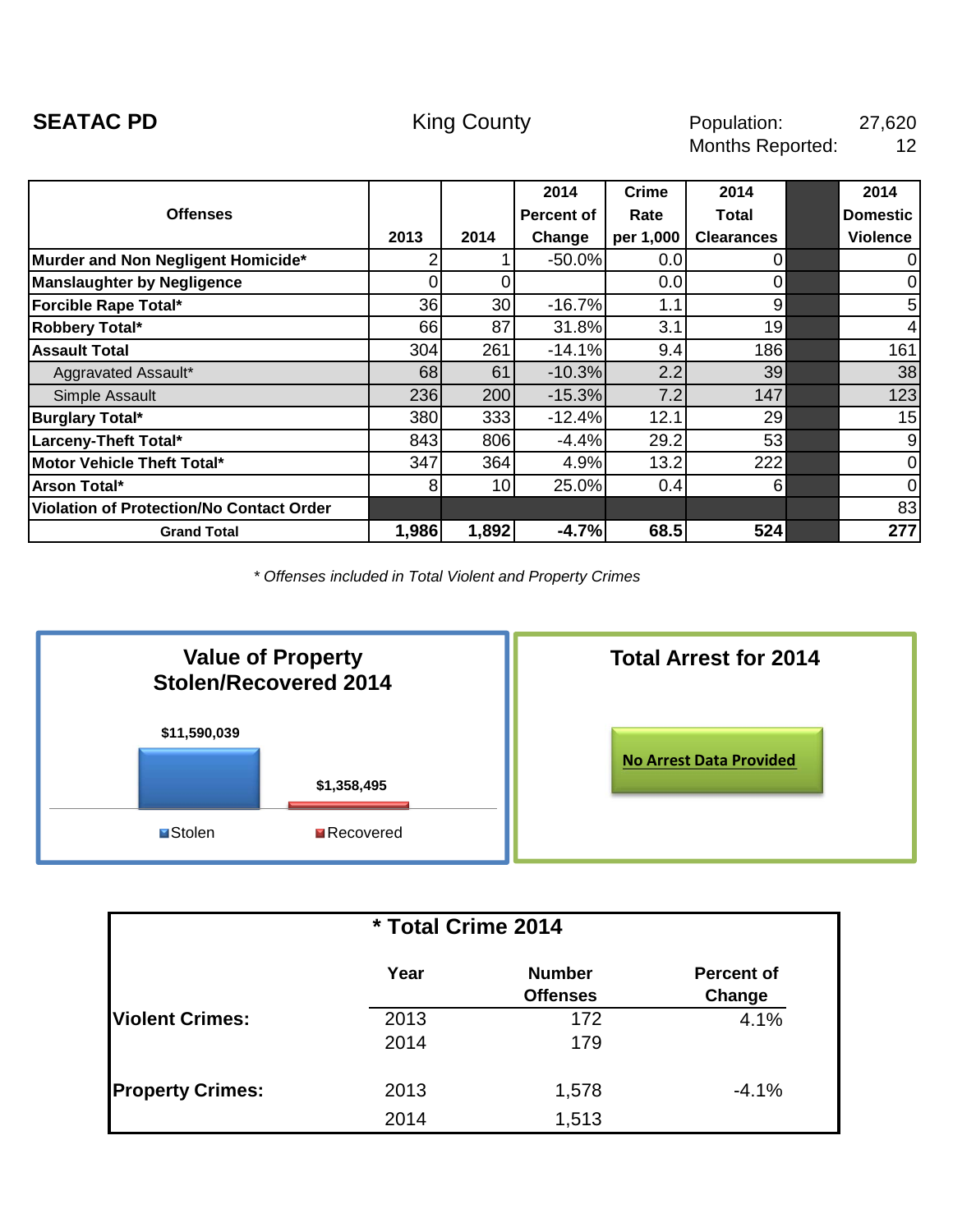<span id="page-13-0"></span>

|                                          |       |       | 2014              | Crime     | 2014              | 2014            |
|------------------------------------------|-------|-------|-------------------|-----------|-------------------|-----------------|
| <b>Offenses</b>                          |       |       | <b>Percent of</b> | Rate      | Total             | <b>Domestic</b> |
|                                          | 2013  | 2014  | Change            | per 1,000 | <b>Clearances</b> | <b>Violence</b> |
| Murder and Non Negligent Homicide*       | 0     |       |                   | 0.0       |                   |                 |
| <b>Manslaughter by Negligence</b>        | ი     |       |                   | 0.0       |                   | $\mathbf 0$     |
| Forcible Rape Total*                     | 24    | 26    | 8.3%              | 0.5       | 0                 |                 |
| Robbery Total*                           | 24    | 33    | 37.5%             | 0.6       | 6                 | $\mathbf 0$     |
| <b>Assault Total</b>                     | 178   | 225   | 26.4%             | 4.2       | 157               | 118             |
| Aggravated Assault*                      | 32    | 34    | 6.3%              | 0.6       | 16                | 9               |
| Simple Assault                           | 146   | 191   | 30.8%             | 3.5       | 141               | 109             |
| <b>Burglary Total*</b>                   | 426   | 461   | 8.2%              | 8.5       | 20                | 3               |
| Larceny-Theft Total*                     | 1,070 | 984   | $-8.0%$           | 18.2      | 221               | 1               |
| Motor Vehicle Theft Total*               | 201   | 239   | 18.9%             | 4.4       | 84                | $\mathbf 0$     |
| Arson Total*                             | 19    |       | $-63.2%$          | 0.1       | 0                 | $\overline{0}$  |
| Violation of Protection/No Contact Order |       |       |                   |           |                   | 65              |
| <b>Grand Total</b>                       | 1,942 | 1,976 | 1.8%              | 36.6      | 489               | 189             |



| * Total Crime 2014      |              |                                  |                             |  |  |  |  |
|-------------------------|--------------|----------------------------------|-----------------------------|--|--|--|--|
|                         | Year         | <b>Number</b><br><b>Offenses</b> | <b>Percent of</b><br>Change |  |  |  |  |
| <b>Violent Crimes:</b>  | 2013<br>2014 | 80<br>94                         | 17.5%                       |  |  |  |  |
| <b>Property Crimes:</b> | 2013<br>2014 | 1,716<br>1,691                   | $-1.5%$                     |  |  |  |  |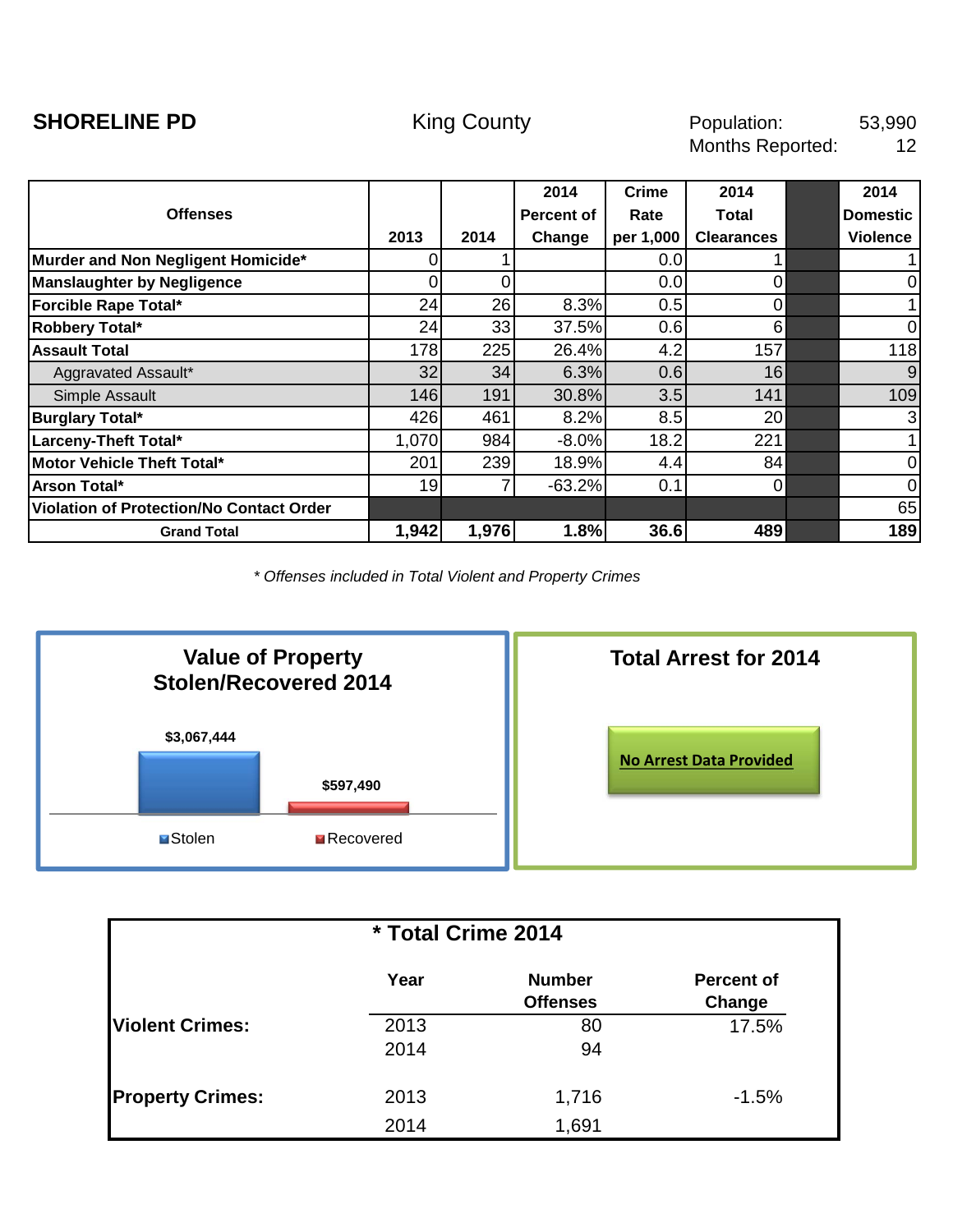<span id="page-14-0"></span>

|                                          |                 |                | 2014       | <b>Crime</b> | 2014              | 2014            |
|------------------------------------------|-----------------|----------------|------------|--------------|-------------------|-----------------|
| <b>Offenses</b>                          |                 |                | Percent of | Rate         | Total             | <b>Domestic</b> |
|                                          | 2013            | 2014           | Change     | per 1,000    | <b>Clearances</b> | <b>Violence</b> |
| Murder and Non Negligent Homicide*       |                 | 0              | $-100.0%$  | 0.0          | $\mathbf 0$       | 0               |
| <b>Manslaughter by Negligence</b>        |                 |                |            | 0.0          | 0                 | 0               |
| Forcible Rape Total*                     | 8               | 4              | $-50.0%$   | 0.4          | $\overline{0}$    |                 |
| Robbery Total*                           | 8               |                | $-87.5%$   | 0.1          |                   | 0               |
| <b>Assault Total</b>                     | 26              | 26             | 0.0%       | 2.3          | 15                | 12              |
| Aggravated Assault*                      | 3 <sup>1</sup>  | 3              | 0.0%       | 0.3          | 3                 | $\mathbf 0$     |
| Simple Assault                           | 23              | 23             | 0.0%       | 2.0          | 12                | 12              |
| <b>Burglary Total*</b>                   | 84              | 92             | 9.5%       | 8.2          | 3                 | 0               |
| Larceny-Theft Total*                     | 252             | 317            | 25.8%      | 28.2         | 56                | 0               |
| <b>Motor Vehicle Theft Total*</b>        | 30 <sub>l</sub> | 29             | $-3.3%$    | 2.6          | 10 <sup>1</sup>   | $\mathbf 0$     |
| Arson Total*                             | 3 <sub>l</sub>  | $\overline{4}$ | 33.3%      | 0.4          |                   | $\mathbf 0$     |
| Violation of Protection/No Contact Order |                 |                |            |              |                   | 10              |
| <b>Grand Total</b>                       | 412             | 473            | 14.8%      | 42.1         | 86                | 23              |



| * Total Crime 2014      |              |                                  |                             |  |  |  |  |  |
|-------------------------|--------------|----------------------------------|-----------------------------|--|--|--|--|--|
|                         | Year         | <b>Number</b><br><b>Offenses</b> | <b>Percent of</b><br>Change |  |  |  |  |  |
| <b>Violent Crimes:</b>  | 2013<br>2014 | 20<br>8                          | $-60.0%$                    |  |  |  |  |  |
| <b>Property Crimes:</b> | 2013<br>2014 | 369<br>442                       | 19.8%                       |  |  |  |  |  |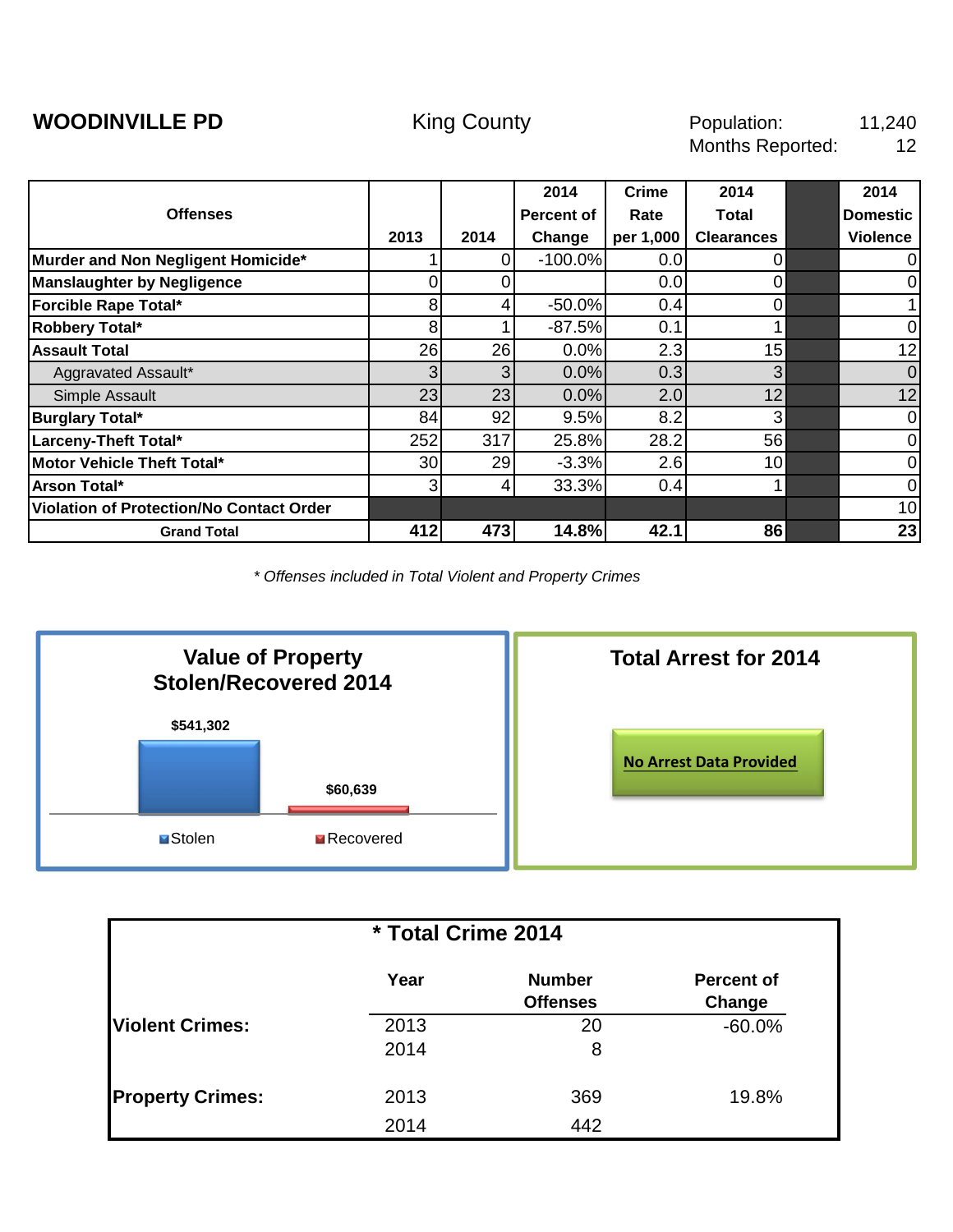<span id="page-15-0"></span>

|                                                 |                |       | 2014       | <b>Crime</b> | 2014              | 2014            |
|-------------------------------------------------|----------------|-------|------------|--------------|-------------------|-----------------|
| <b>Offenses</b>                                 |                |       | Percent of | Rate         | Total             | <b>Domestic</b> |
|                                                 | 2013           | 2014  | Change     | per 1,000    | <b>Clearances</b> | <b>Violence</b> |
| Murder and Non Negligent Homicide*              | $\overline{3}$ |       | $-33.3%$   | 0.0          |                   | 1               |
| <b>Manslaughter by Negligence</b>               |                |       | 0.0%       | 0.0          | 0                 | 0               |
| Forcible Rape Total*                            | 44             | 62    | 40.9%      | 0.2          | 22                | 10              |
| Robbery Total*                                  | 73             | 91    | 24.7%      | 0.3          | 34                | $\mathbf 0$     |
| <b>Assault Total</b>                            | 1,365          | 1,721 | 26.1%      | 5.3          | 1,470             | 1,303           |
| Aggravated Assault*                             | 244            | 283   | 16.0%      | 0.9          | 216               | 126             |
| Simple Assault                                  | 1,121          | 1,438 | 28.3%      | 4.4          | 1,254             | 1,177           |
| <b>Burglary Total*</b>                          | 1,881          | 2,175 | 15.6%      | 6.6          | 182               | 19              |
| Larceny-Theft Total*                            | 2,656          | 3,551 | 33.7%      | 10.8         | 473               | $\mathbf{3}$    |
| Motor Vehicle Theft Total*                      | 836            | 1,171 | 40.1%      | 3.6          | 45                | 1               |
| Arson Total*                                    | 34             | 31    | $-8.8%$    | 0.1          | 6                 | $\overline{2}$  |
| <b>Violation of Protection/No Contact Order</b> |                |       |            |              |                   | 296             |
| <b>Grand Total</b>                              | 6,893          | 8,805 | 27.7%      | 26.9         | 2,233             | 1,635           |



| * Total Crime 2014      |              |                                  |                             |  |  |  |  |
|-------------------------|--------------|----------------------------------|-----------------------------|--|--|--|--|
|                         | Year         | <b>Number</b><br><b>Offenses</b> | <b>Percent of</b><br>Change |  |  |  |  |
| <b>Violent Crimes:</b>  | 2013<br>2014 | 364<br>438                       | 20.3%                       |  |  |  |  |
| <b>Property Crimes:</b> | 2013<br>2014 | 5,407<br>6,928                   | 28.1%                       |  |  |  |  |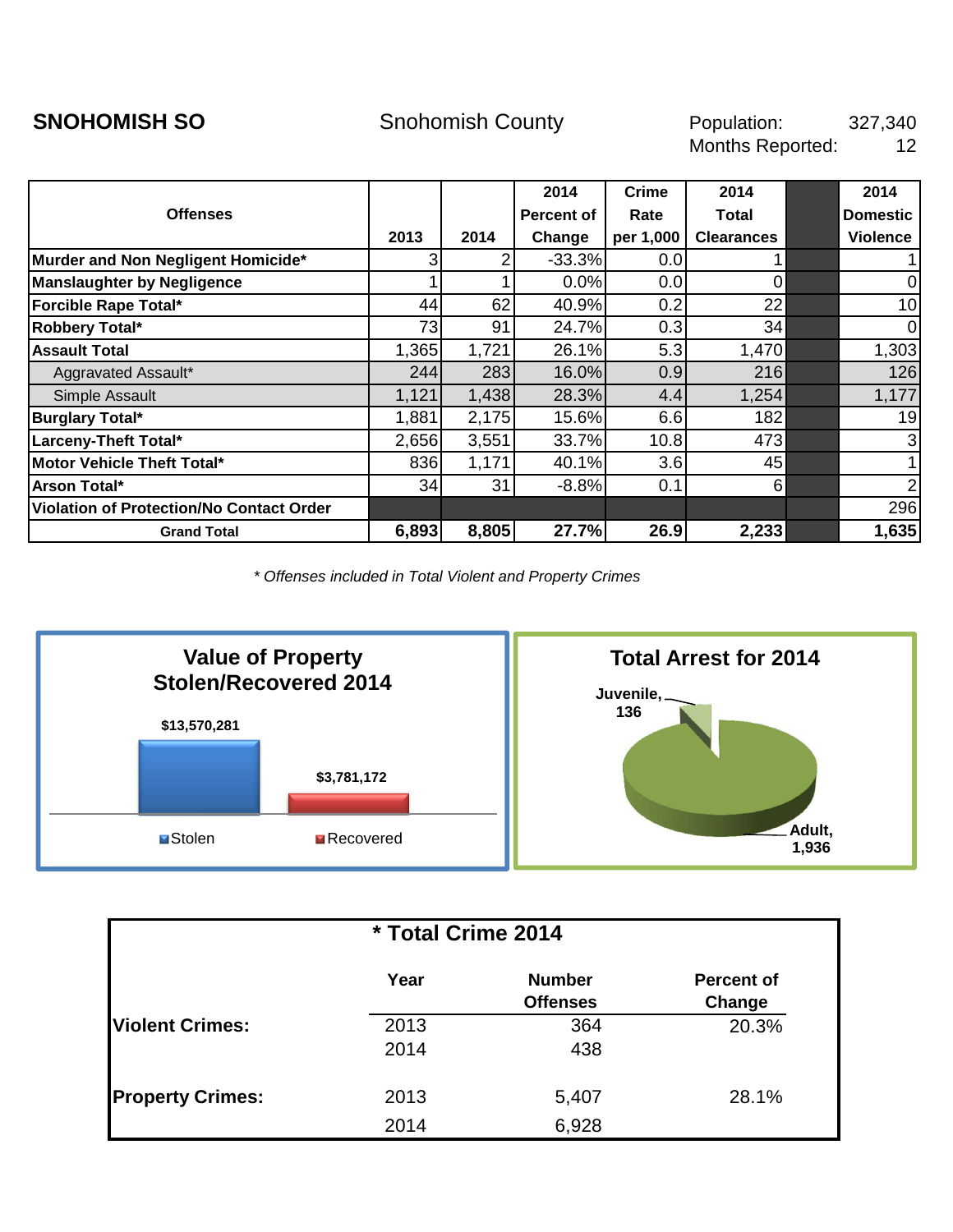<span id="page-16-0"></span>

|                                          |                |          | 2014       | Crime     | 2014              | 2014            |
|------------------------------------------|----------------|----------|------------|-----------|-------------------|-----------------|
| <b>Offenses</b>                          |                |          | Percent of | Rate      | <b>Total</b>      | <b>Domestic</b> |
|                                          | 2013           | 2014     | Change     | per 1,000 | <b>Clearances</b> | <b>Violence</b> |
| Murder and Non Negligent Homicide*       |                |          |            | 0.1       |                   | $\mathbf 0$     |
| <b>Manslaughter by Negligence</b>        |                |          |            | 0.0       |                   | $\mathbf 0$     |
| Forcible Rape Total*                     | 3 <sub>l</sub> | $6 \mid$ | 100.0%     | 0.3       | 4                 | $\mathbf 0$     |
| Robbery Total*                           | 11             |          | $-36.4%$   | 0.4       | 2                 | $\mathbf 0$     |
| <b>Assault Total</b>                     | 171            | 145      | $-15.2%$   | 7.9       | 126               | 88              |
| Aggravated Assault*                      | 23             | 20       | $-13.0%$   | 1.1       | 15                | 6               |
| Simple Assault                           | 148            | 125      | $-15.5%$   | 6.8       | 111               | 82              |
| <b>Burglary Total*</b>                   | 198            | 165      | $-16.7%$   | 9.0       | 31                | $\overline{0}$  |
| Larceny-Theft Total*                     | 791            | 838      | 5.9%       | 45.6      | 299               | 1               |
| Motor Vehicle Theft Total*               | 135            | 105      | $-22.2%$   | 5.7       | 10                | $\mathbf 0$     |
| Arson Total*                             | 0              | 0        |            | 0.0       | $\Omega$          | $\overline{0}$  |
| Violation of Protection/No Contact Order |                |          |            |           |                   | 16              |
| <b>Grand Total</b>                       | 1,309          | 1,267    | $-3.2%$    | 69.0      | 474               | 105             |



| * Total Crime 2014      |              |                                  |                             |  |  |  |  |
|-------------------------|--------------|----------------------------------|-----------------------------|--|--|--|--|
|                         | Year         | <b>Number</b><br><b>Offenses</b> | <b>Percent of</b><br>Change |  |  |  |  |
| <b>Violent Crimes:</b>  | 2013<br>2014 | 37<br>34                         | $-8.1%$                     |  |  |  |  |
| <b>Property Crimes:</b> | 2013<br>2014 | 1,124<br>1,108                   | $-1.4%$                     |  |  |  |  |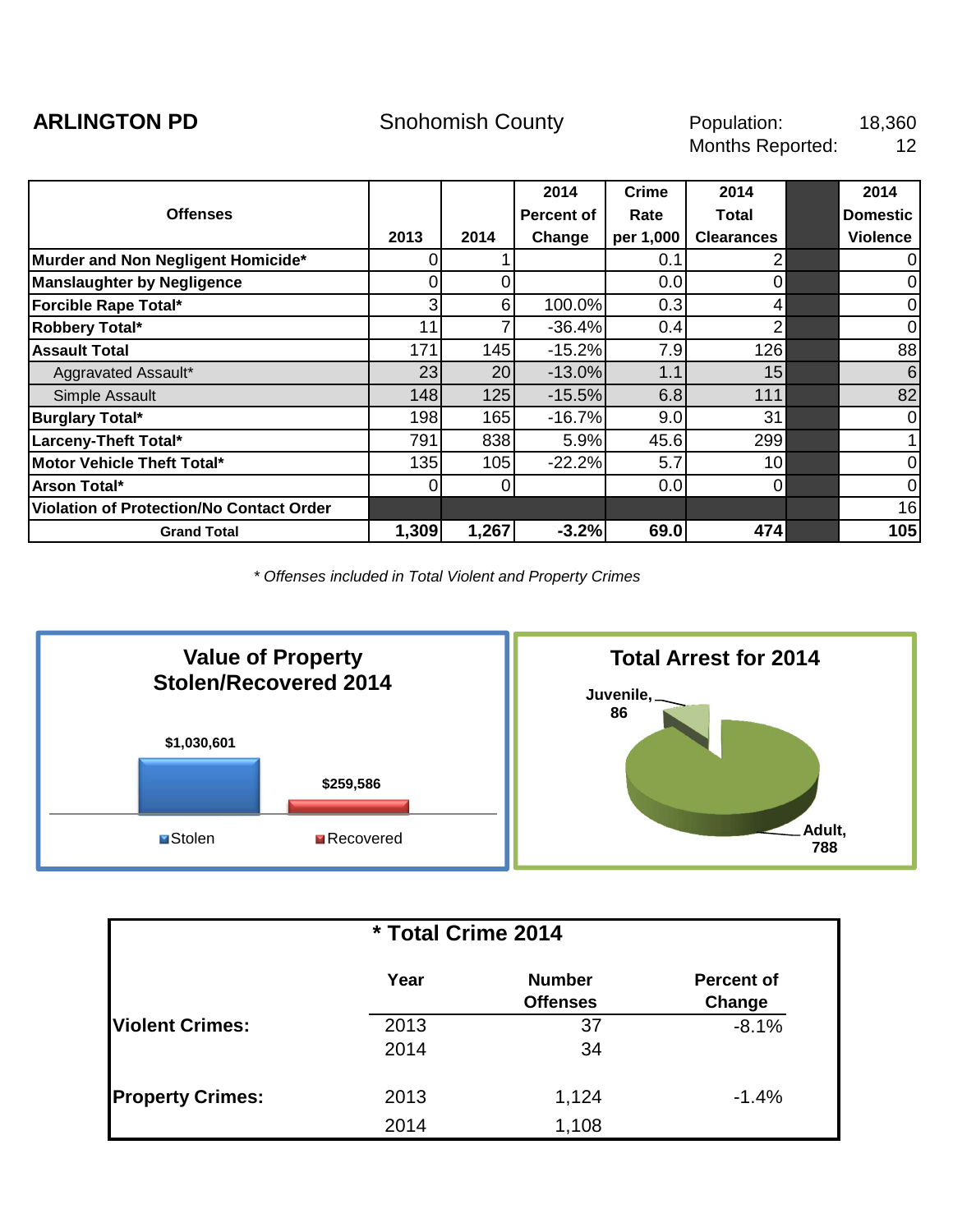<span id="page-17-0"></span>**EDMONDS PD** 5nohomish County **Shouth Population:** 39,950 12 Population: Months Reported:

|                                                 |                |       | 2014       | Crime     | 2014              | 2014            |
|-------------------------------------------------|----------------|-------|------------|-----------|-------------------|-----------------|
| <b>Offenses</b>                                 |                |       | Percent of | Rate      | Total             | <b>Domestic</b> |
|                                                 | 2013           | 2014  | Change     | per 1,000 | <b>Clearances</b> | <b>Violence</b> |
| Murder and Non Negligent Homicide*              | 0              |       |            | 0.01      |                   | 0               |
| <b>Manslaughter by Negligence</b>               |                |       |            | 0.0       | 0                 | 0               |
| Forcible Rape Total*                            | $\overline{9}$ | 8     | $-11.1%$   | 0.2       |                   | $\mathbf 0$     |
| Robbery Total*                                  | 18             | 12    | $-33.3%$   | 0.3       |                   | 1               |
| <b>Assault Total</b>                            | 197            | 179   | $-9.1%$    | 4.5       | 153               | 129             |
| Aggravated Assault*                             | 42             | 34    | $-19.0%$   | 0.9       | 29                | 16              |
| Simple Assault                                  | 155            | 145   | $-6.5%$    | 3.6       | 124               | 113             |
| <b>Burglary Total*</b>                          | 230            | 279   | 21.3%      | 7.0       | 36                | 1               |
| Larceny-Theft Total*                            | 706            | 782   | 10.8%      | 19.6      | 284               | $\overline{2}$  |
| Motor Vehicle Theft Total*                      | 55             | 115   | 109.1%     | 2.9       | 27                | $\mathbf 0$     |
| Arson Total*                                    | $\overline{3}$ | 4     | 33.3%      | 0.1       | $-1$              | $\mathbf 0$     |
| <b>Violation of Protection/No Contact Order</b> |                |       |            |           |                   | 47              |
| <b>Grand Total</b>                              | 1,218          | 1,380 | 13.3%      | 34.5      | 508               | 180             |



| * Total Crime 2014      |      |                                  |                    |  |  |  |  |
|-------------------------|------|----------------------------------|--------------------|--|--|--|--|
|                         | Year | <b>Number</b><br><b>Offenses</b> | <b>Percent of</b>  |  |  |  |  |
| <b>Violent Crimes:</b>  | 2013 | 69                               | Change<br>$-20.3%$ |  |  |  |  |
|                         | 2014 | 55                               |                    |  |  |  |  |
| <b>Property Crimes:</b> | 2013 | 994                              | 18.7%              |  |  |  |  |
|                         | 2014 | 1,180                            |                    |  |  |  |  |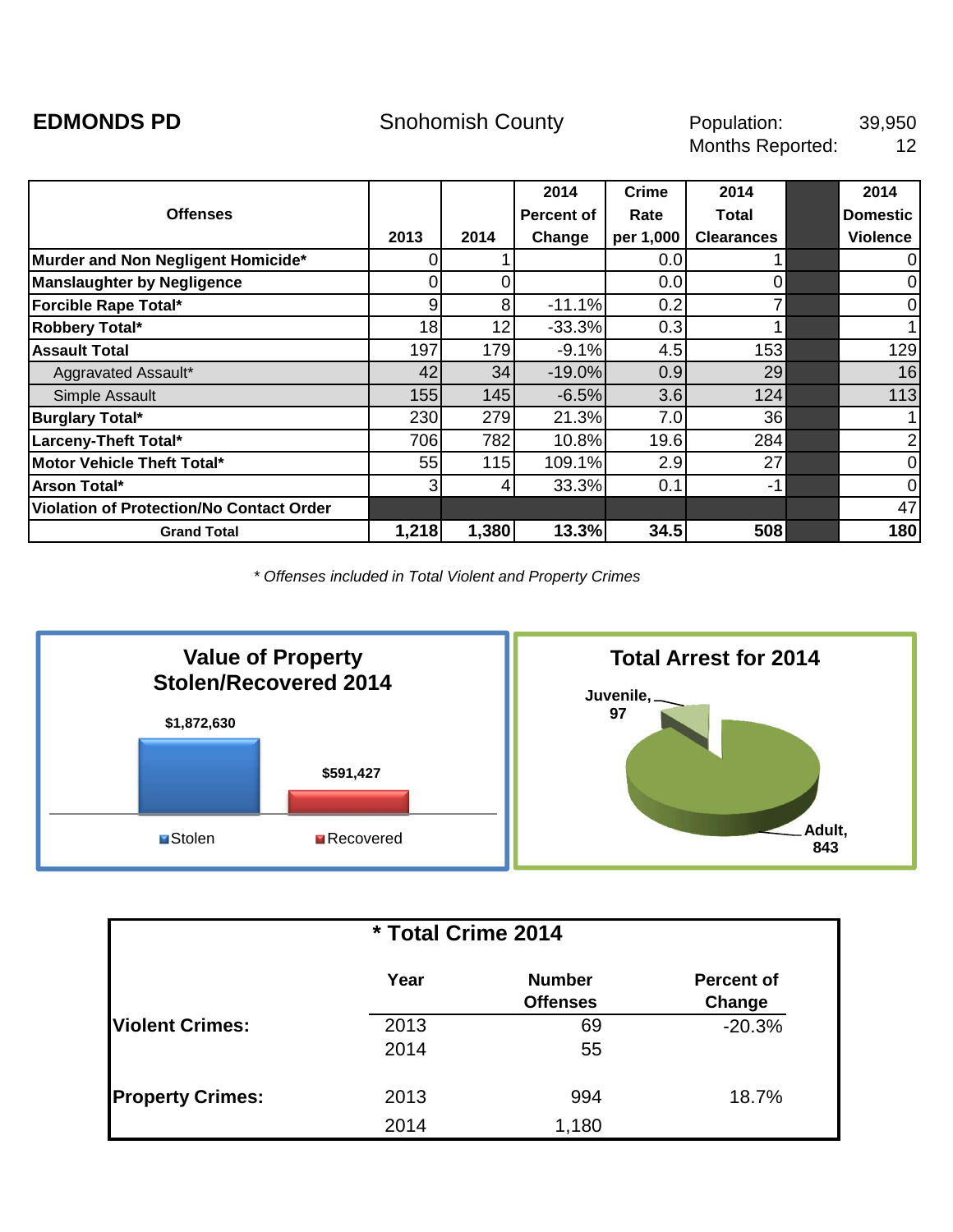<span id="page-18-0"></span>**EVERETT PD** Snohomish County **County** Population: 104,906 12 Population: Months Reported:

|                                                 |                 |       | 2014              | <b>Crime</b>     | 2014              | 2014            |
|-------------------------------------------------|-----------------|-------|-------------------|------------------|-------------------|-----------------|
| <b>Offenses</b>                                 |                 |       | <b>Percent of</b> | Rate             | Total             | <b>Domestic</b> |
|                                                 | 2013            | 2014  | Change            | per 1,000        | <b>Clearances</b> | <b>Violence</b> |
| Murder and Non Negligent Homicide*              |                 |       | 100.0%            | 0.0 <sub>l</sub> |                   |                 |
| <b>Manslaughter by Negligence</b>               |                 |       |                   | 0.0              | $\Omega$          | 0               |
| <b>Forcible Rape Total*</b>                     | 42              | 43    | 2.4%              | 0.4              | 12                | 6               |
| Robbery Total*                                  | 192             | 135   | $-29.7%$          | 1.3              | 50                | $\overline{2}$  |
| <b>Assault Total</b>                            | 1,301           | 1,292 | $-0.7%$           | 12.3             | 738               | 625             |
| Aggravated Assault*                             | 208             | 184   | $-11.5%$          | 1.8              | 115               | 38              |
| Simple Assault                                  | 1,093           | 1,108 | 1.4%              | 10.6             | 623               | 587             |
| <b>Burglary Total*</b>                          | 1,129           | 1,198 | 6.1%              | 11.4             | 116               | 7               |
| Larceny-Theft Total*                            | 4,702           | 4,660 | $-0.9%$           | 44.4             | 648               | 24              |
| Motor Vehicle Theft Total*                      | 1,034           | 1,089 | 5.3%              | 10.4             | 58                |                 |
| Arson Total*                                    | 19 <sub>l</sub> | 18    | $-5.3%$           | 0.2              | 2                 | $\overline{0}$  |
| <b>Violation of Protection/No Contact Order</b> |                 |       |                   |                  |                   | 310             |
| <b>Grand Total</b>                              | 8,420           | 8,437 | 0.2%              | 80.4             | 1,626             | 976             |



| * Total Crime 2014      |              |                                  |                             |  |  |  |  |
|-------------------------|--------------|----------------------------------|-----------------------------|--|--|--|--|
|                         | Year         | <b>Number</b><br><b>Offenses</b> | <b>Percent of</b><br>Change |  |  |  |  |
| <b>Violent Crimes:</b>  | 2013<br>2014 | 443<br>364                       | $-17.8%$                    |  |  |  |  |
| <b>Property Crimes:</b> | 2013<br>2014 | 6,884<br>6,965                   | 1.2%                        |  |  |  |  |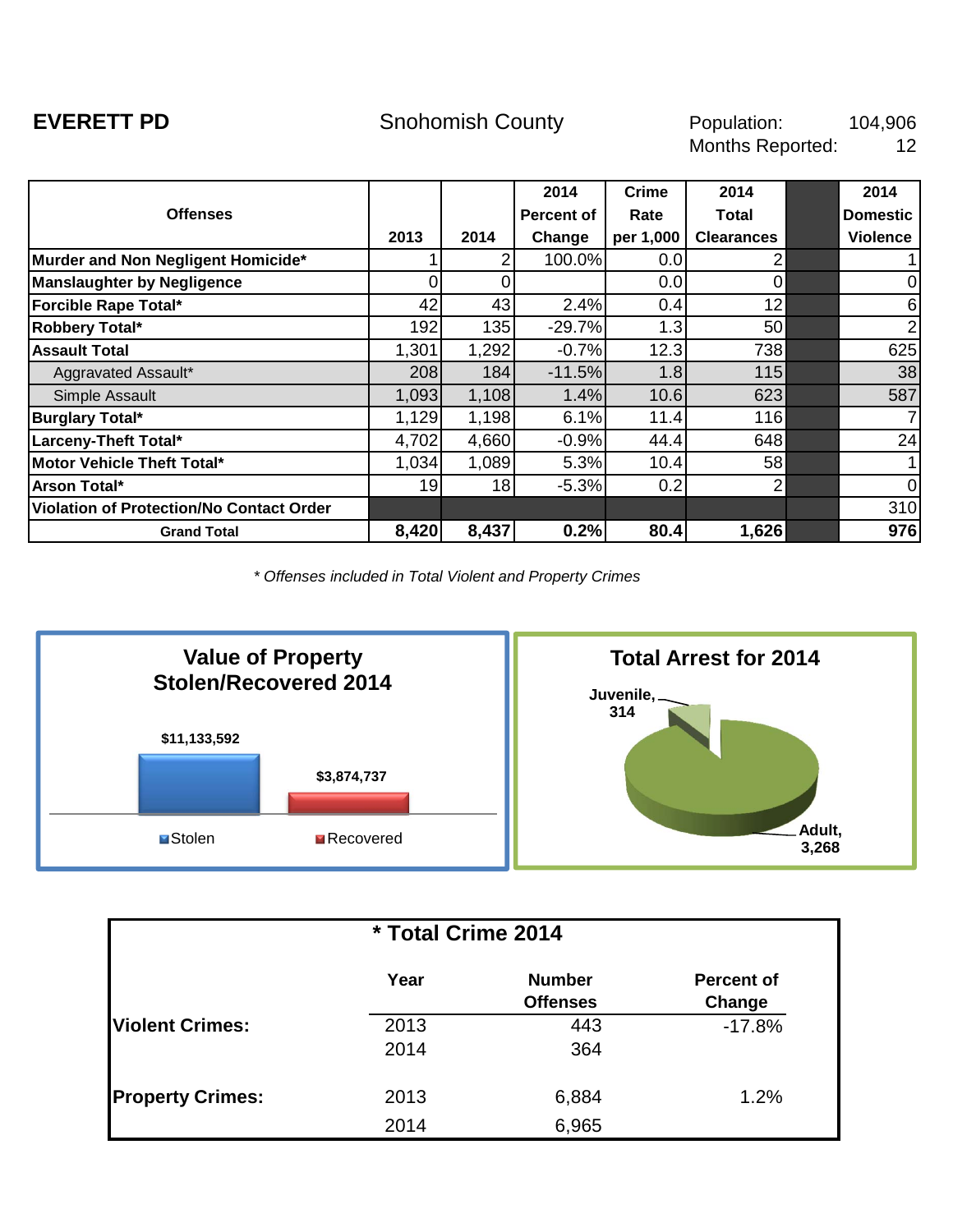<span id="page-19-0"></span>**LYNNWOOD PD** 5nohomish County 50 Population: 36,030 12 Population: Months Reported:

|                                                 |       |                | 2014              | <b>Crime</b> | 2014              | 2014            |
|-------------------------------------------------|-------|----------------|-------------------|--------------|-------------------|-----------------|
| <b>Offenses</b>                                 |       |                | <b>Percent of</b> | Rate         | Total             | <b>Domestic</b> |
|                                                 | 2013  | 2014           | Change            | per 1,000    | <b>Clearances</b> | <b>Violence</b> |
| Murder and Non Negligent Homicide*              |       | 0              | $-100.0%$         | 0.01         | 0                 | ΟI              |
| <b>Manslaughter by Negligence</b>               |       |                |                   | 0.0          | 0                 | $\overline{0}$  |
| Forcible Rape Total*                            | 12    |                | $-41.7%$          | 0.2          |                   | 3               |
| Robbery Total*                                  | 52    | 52             | 0.0%              | 1.4          | 25                | $\overline{0}$  |
| <b>Assault Total</b>                            | 434   | 415            | $-4.4%$           | 11.5         | 318               | 243             |
| Aggravated Assault*                             | 40    | 41             | 2.5%              | 1.1          | 34                | 13              |
| Simple Assault                                  | 394   | 374            | $-5.1%$           | 10.4         | 284               | 230             |
| <b>Burglary Total*</b>                          | 299   | 287            | $-4.0%$           | 8.0          | 31                | $\overline{3}$  |
| Larceny-Theft Total*                            | 1,950 | 2,073          | 6.3%              | 57.5         | 877               | $\overline{3}$  |
| Motor Vehicle Theft Total*                      | 214   | 194            | $-9.3%$           | 5.4          | 14                | $\overline{0}$  |
| Arson Total*                                    | 6     | 5 <sub>l</sub> | $-16.7%$          | 0.1          | 2                 | 0I              |
| <b>Violation of Protection/No Contact Order</b> |       |                |                   |              |                   | 106             |
| <b>Grand Total</b>                              | 2,968 | 3,033          | 2.2%              | 84.2         | 1,274             | 358             |



| * Total Crime 2014      |              |                                  |                             |  |  |  |  |
|-------------------------|--------------|----------------------------------|-----------------------------|--|--|--|--|
|                         | Year         | <b>Number</b><br><b>Offenses</b> | <b>Percent of</b><br>Change |  |  |  |  |
| <b>Violent Crimes:</b>  | 2013<br>2014 | 105<br>100                       | $-4.8%$                     |  |  |  |  |
| <b>Property Crimes:</b> | 2013<br>2014 | 2,469<br>2,559                   | 3.6%                        |  |  |  |  |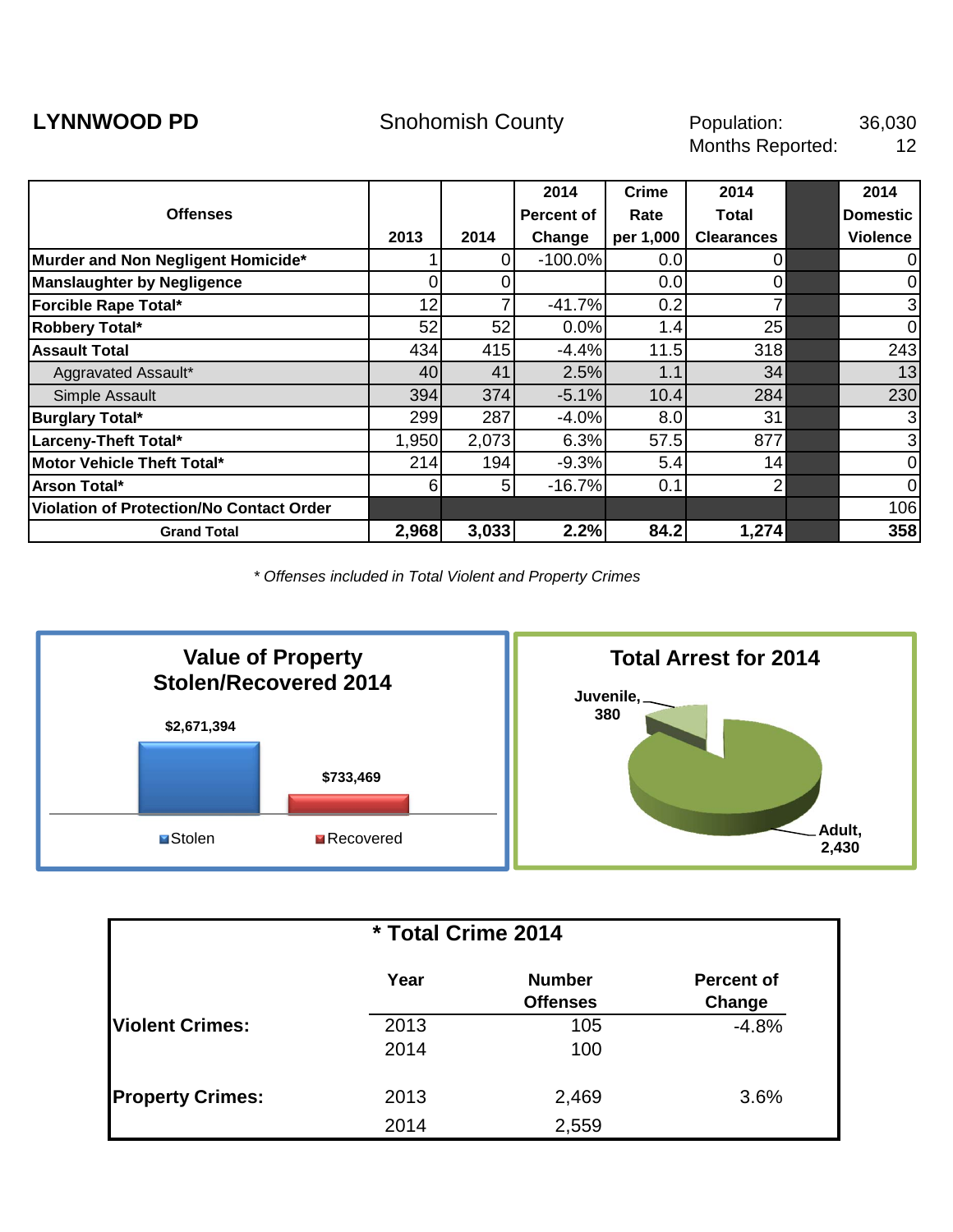<span id="page-20-0"></span>**MARYSVILLE PD Snohomish County County** Population: 62,600 12 Population: Months Reported:

|                                          |       |       | 2014       | Crime     | 2014              | 2014            |
|------------------------------------------|-------|-------|------------|-----------|-------------------|-----------------|
| <b>Offenses</b>                          |       |       | Percent of | Rate      | Total             | <b>Domestic</b> |
|                                          | 2013  | 2014  | Change     | per 1,000 | <b>Clearances</b> | <b>Violence</b> |
| Murder and Non Negligent Homicide*       |       | 41    | 300.0%     | 0.1       | 5                 |                 |
| <b>Manslaughter by Negligence</b>        | ΩI    |       |            | 0.0       | 0                 | $\overline{0}$  |
| Forcible Rape Total*                     | 12    | 14    | 16.7%      | 0.2       | 6                 | $\overline{2}$  |
| Robbery Total*                           | 32    | 26    | $-18.8%$   | 0.4       | 9                 | $\overline{0}$  |
| <b>Assault Total</b>                     | 600   | 553   | $-7.8%$    | 8.8       | 416               | 371             |
| Aggravated Assault*                      | 93    | 68    | $-26.9%$   | 1.1       | 42                | 25              |
| Simple Assault                           | 507   | 485   | $-4.3%$    | 7.7       | 374               | 346             |
| <b>Burglary Total*</b>                   | 475   | 454   | $-4.4%$    | 7.3       | 67                |                 |
| Larceny-Theft Total*                     | 1,548 | 2,003 | 29.4%      | 32.0      | 818               |                 |
| Motor Vehicle Theft Total*               | 365   | 328   | $-10.1%$   | 5.2       | 26                | $\overline{0}$  |
| Arson Total*                             | 91    | 16    | 77.8%      | 0.3       | 0                 | $\overline{0}$  |
| Violation of Protection/No Contact Order |       |       |            |           |                   | 114             |
| <b>Grand Total</b>                       | 3,042 | 3,398 | 11.7%      | 54.3      | 1,347             | 490             |



| * Total Crime 2014      |              |                                  |                             |  |  |  |  |
|-------------------------|--------------|----------------------------------|-----------------------------|--|--|--|--|
|                         | Year         | <b>Number</b><br><b>Offenses</b> | <b>Percent of</b><br>Change |  |  |  |  |
| <b>Violent Crimes:</b>  | 2013<br>2014 | 138<br>112                       | $-18.8%$                    |  |  |  |  |
| <b>Property Crimes:</b> | 2013<br>2014 | 2,397<br>2,801                   | 16.9%                       |  |  |  |  |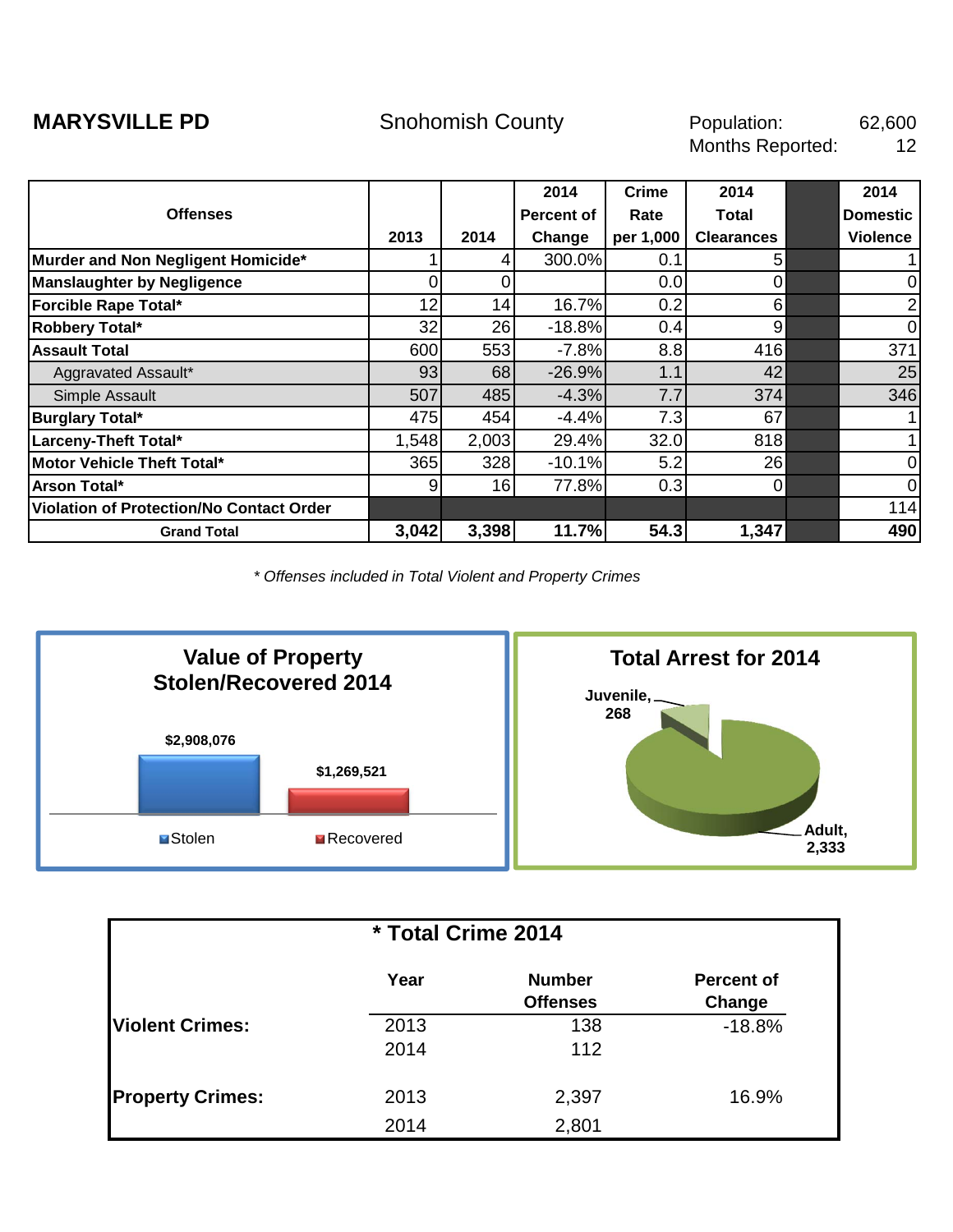<span id="page-21-0"></span>

|                                          |                |                | 2014       | <b>Crime</b> | 2014              | 2014            |
|------------------------------------------|----------------|----------------|------------|--------------|-------------------|-----------------|
| <b>Offenses</b>                          |                |                | Percent of | Rate         | Total             | <b>Domestic</b> |
|                                          | 2013           | 2014           | Change     | per 1,000    | <b>Clearances</b> | <b>Violence</b> |
| Murder and Non Negligent Homicide*       | Ω              |                |            | 0.0          | 0                 | $\mathbf 0$     |
| <b>Manslaughter by Negligence</b>        |                |                |            | 0.0          | 0                 | $\mathbf 0$     |
| Forcible Rape Total*                     |                | 5              | 25.0%      | 0.2          | $\overline{2}$    | $\mathbf 0$     |
| Robbery Total*                           | 3 <sup>1</sup> | 8 <sup>1</sup> | 166.7%     | 0.4          | 6                 | $\mathbf 0$     |
| <b>Assault Total</b>                     | 81             | 75             | $-7.4%$    | 3.7          | 63                | 57              |
| Aggravated Assault*                      |                | 13             | 85.7%      | 0.6          | 11                |                 |
| Simple Assault                           | 74             | 62             | $-16.2%$   | 3.0          | 52                | 56              |
| <b>Burglary Total*</b>                   | 140            | 105            | $-25.0%$   | 5.1          | 9                 | $\mathbf 0$     |
| Larceny-Theft Total*                     | 350            | 382            | 9.1%       | 18.6         | 40                | $\mathbf 0$     |
| Motor Vehicle Theft Total*               | 52             | 59             | 13.5%      | 2.9          | 2                 | $\mathbf 0$     |
| Arson Total*                             | 3              | 0              | $-100.0%$  | 0.0          | 0                 | $\mathbf 0$     |
| Violation of Protection/No Contact Order |                |                |            |              |                   | 18              |
| <b>Grand Total</b>                       | 633            | 634            | 0.2%       | 30.9         | 122               | 75              |



| * Total Crime 2014      |      |                                  |                             |  |  |  |  |
|-------------------------|------|----------------------------------|-----------------------------|--|--|--|--|
|                         | Year | <b>Number</b><br><b>Offenses</b> | <b>Percent of</b><br>Change |  |  |  |  |
| <b>Violent Crimes:</b>  | 2013 | 14                               | 85.7%                       |  |  |  |  |
|                         | 2014 | 26                               |                             |  |  |  |  |
| <b>Property Crimes:</b> | 2013 | 545                              | 0.2%                        |  |  |  |  |
|                         | 2014 | 546                              |                             |  |  |  |  |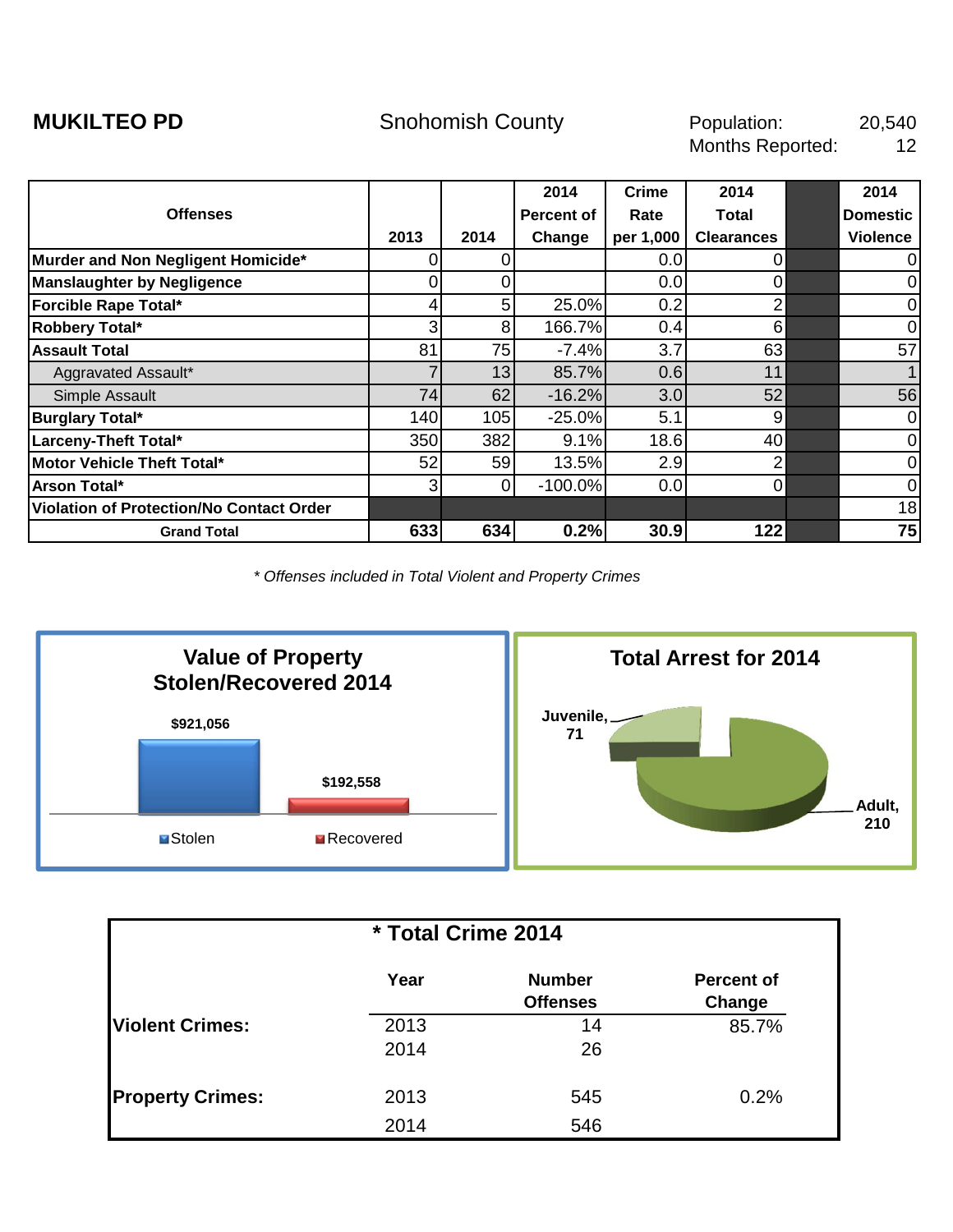<span id="page-22-0"></span>**STANWOOD PD** 6,530 12 Population: Months Reported:

|                                          |                |                | 2014       | <b>Crime</b> | 2014              | 2014            |
|------------------------------------------|----------------|----------------|------------|--------------|-------------------|-----------------|
| <b>Offenses</b>                          |                |                | Percent of | Rate         | Total             | <b>Domestic</b> |
|                                          | 2013           | 2014           | Change     | per 1,000    | <b>Clearances</b> | <b>Violence</b> |
| Murder and Non Negligent Homicide*       | 0              | Ω              |            | 0.0          | $\Omega$          | 0               |
| <b>Manslaughter by Negligence</b>        |                |                |            | 0.0          | 0                 | 0               |
| Forcible Rape Total*                     |                | 3              | 50.0%      | 0.5          |                   | $\mathbf 0$     |
| Robbery Total*                           |                | 4              | 100.0%     | 0.6          | 3                 | 0               |
| <b>Assault Total</b>                     | 58             | 48             | $-17.2%$   | 7.4          | 40                | 28              |
| Aggravated Assault*                      | 5 <sub>l</sub> |                | 40.0%      | 1.1          | 6                 | 5               |
| Simple Assault                           | 53             | 41             | $-22.6%$   | 6.3          | 34                | 23              |
| <b>Burglary Total*</b>                   | 28             | 32             | 14.3%      | 4.9          | 5                 | 0               |
| Larceny-Theft Total*                     | 136            | 156            | 14.7%      | 23.9         | 46                | $\pmb{0}$       |
| Motor Vehicle Theft Total*               | 24             | 17             | $-29.2%$   | 2.6          | 5                 | $\mathbf 0$     |
| Arson Total*                             |                | $\overline{2}$ | 100.0%     | 0.3          | $\overline{0}$    | $\mathbf 0$     |
| Violation of Protection/No Contact Order |                |                |            |              |                   | 6               |
| <b>Grand Total</b>                       | 251            | 262            | 4.4%       | 40.1         | 100               | 34              |



| * Total Crime 2014      |              |                                  |                             |  |  |  |  |
|-------------------------|--------------|----------------------------------|-----------------------------|--|--|--|--|
|                         | Year         | <b>Number</b><br><b>Offenses</b> | <b>Percent of</b><br>Change |  |  |  |  |
| <b>Violent Crimes:</b>  | 2013<br>2014 | 9<br>14                          | 55.6%                       |  |  |  |  |
| <b>Property Crimes:</b> | 2013<br>2014 | 189<br>207                       | 9.5%                        |  |  |  |  |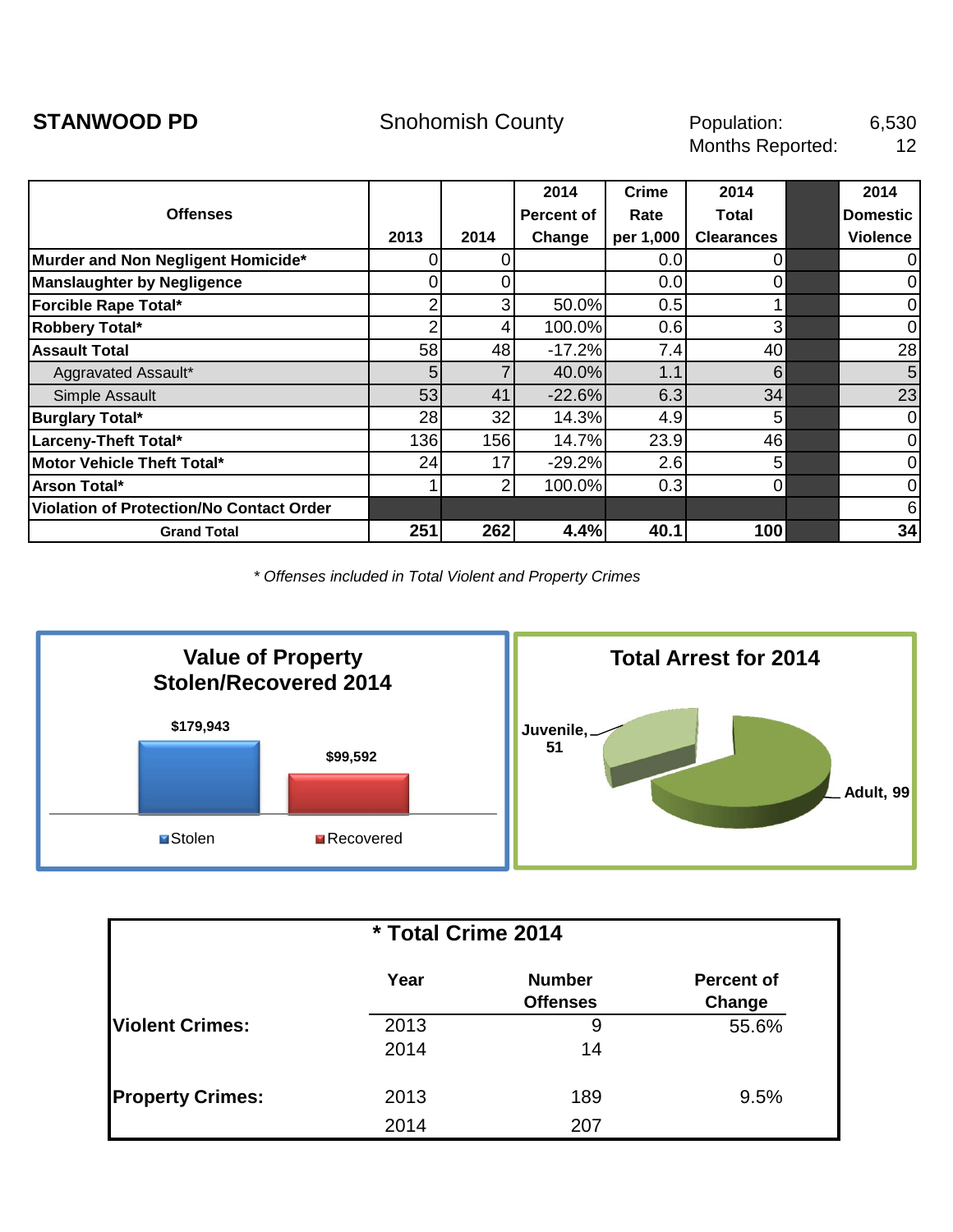<span id="page-23-0"></span>

|                                          |                 |      | 2014       | <b>Crime</b> | 2014              | 2014            |
|------------------------------------------|-----------------|------|------------|--------------|-------------------|-----------------|
| <b>Offenses</b>                          |                 |      | Percent of | Rate         | Total             | <b>Domestic</b> |
|                                          | 2013            | 2014 | Change     | per 1,000    | <b>Clearances</b> | <b>Violence</b> |
| Murder and Non Negligent Homicide*       | O.              |      |            | 0.0          | 0                 | $\overline{0}$  |
| <b>Manslaughter by Negligence</b>        |                 |      |            | 0.0          | 0                 | $\overline{0}$  |
| Forcible Rape Total*                     |                 | 3    |            | 0.6          |                   |                 |
| Robbery Total*                           | 0               | 3    |            | 0.6          |                   | $\mathbf 0$     |
| <b>Assault Total</b>                     | 54              | 67   | 24.1%      | 14.4         | 56                | 40              |
| Aggravated Assault*                      | 10 <sup>1</sup> | 9    | $-10.0%$   | 1.9          | 6                 | $\overline{4}$  |
| Simple Assault                           | 44              | 58   | 31.8%      | 12.4         | 50                | 36              |
| <b>Burglary Total*</b>                   | 30 <sup>1</sup> | 39   | 30.0%      | 8.4          | 8                 | 3               |
| Larceny-Theft Total*                     | 93              | 110  | 18.3%      | 23.6         | 24                | $\mathbf 0$     |
| Motor Vehicle Theft Total*               | 23              | 18   | $-21.7%$   | 3.9          | 2                 | $\mathbf 0$     |
| Arson Total*                             | 0               | 0    |            | 0.0          | $\Omega$          | $\overline{0}$  |
| Violation of Protection/No Contact Order |                 |      |            |              |                   | 10              |
| <b>Grand Total</b>                       | 200             | 240  | 20.0%      | 51.4         | 92                | 54              |



| * Total Crime 2014      |              |                                  |                             |  |  |  |  |
|-------------------------|--------------|----------------------------------|-----------------------------|--|--|--|--|
|                         | Year         | <b>Number</b><br><b>Offenses</b> | <b>Percent of</b><br>Change |  |  |  |  |
| <b>Violent Crimes:</b>  | 2013<br>2014 | 10<br>15                         | 50.0%                       |  |  |  |  |
| <b>Property Crimes:</b> | 2013<br>2014 | 146<br>167                       | 14.4%                       |  |  |  |  |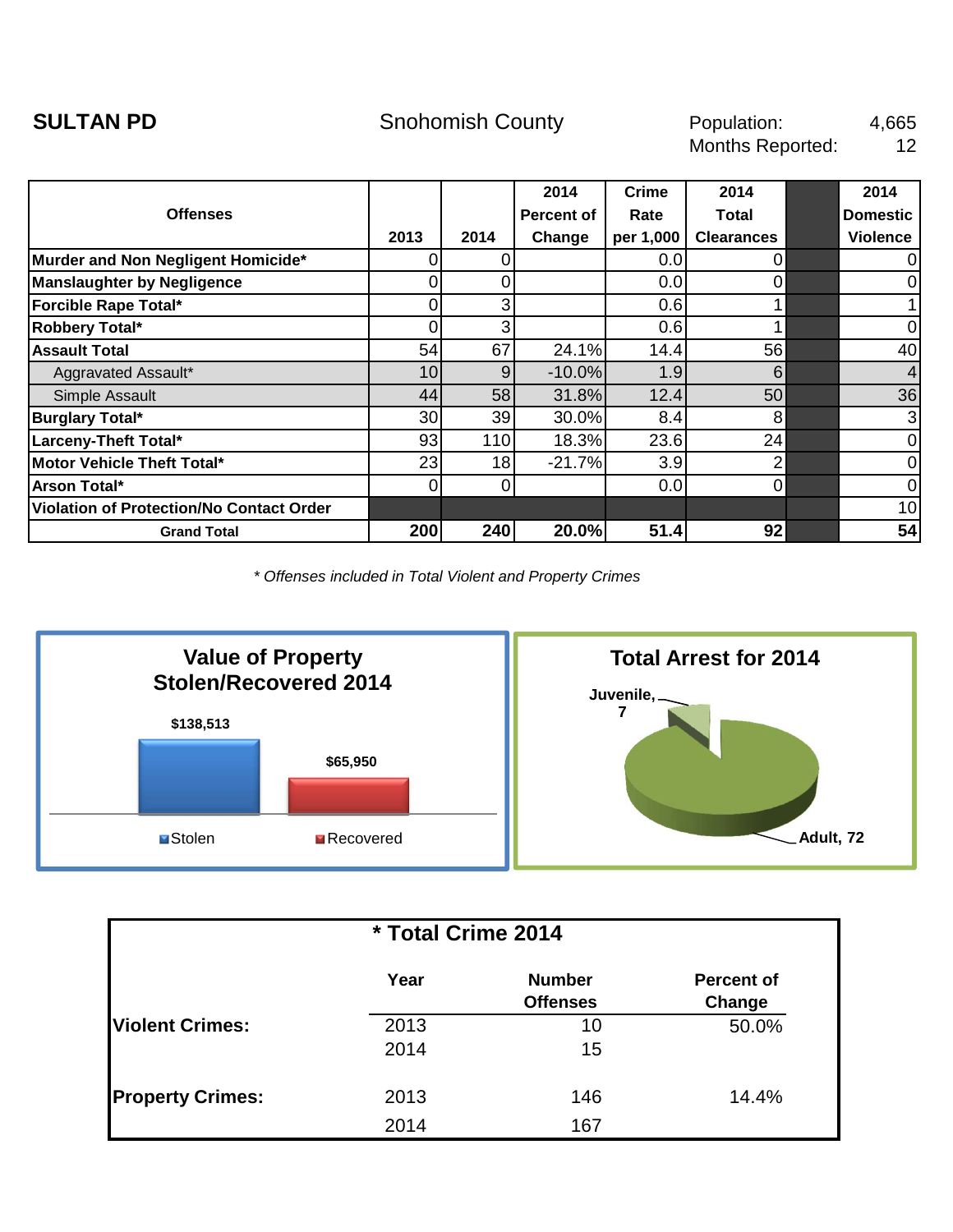<span id="page-24-0"></span>**SPOKANE SO** 152,195 12 Population: Months Reported:

|                                          |       |       | 2014              | Crime     | 2014              | 2014            |
|------------------------------------------|-------|-------|-------------------|-----------|-------------------|-----------------|
| <b>Offenses</b>                          |       |       | <b>Percent of</b> | Rate      | <b>Total</b>      | <b>Domestic</b> |
|                                          | 2013  | 2014  | Change            | per 1,000 | <b>Clearances</b> | <b>Violence</b> |
| Murder and Non Negligent Homicide*       |       |       | $-75.0%$          | 0.0       |                   | 01              |
| <b>Manslaughter by Negligence</b>        |       |       |                   | 0.0       | 0                 | 01              |
| Forcible Rape Total*                     | 28    | 35    | 25.0%             | 0.2       |                   |                 |
| Robbery Total*                           | 41    | 35    | $-14.6%$          | 0.2       | 5                 | $\overline{2}$  |
| <b>Assault Total</b>                     | 1,228 | 1,226 | $-0.2%$           | 8.1       | 379               | 450             |
| Aggravated Assault*                      | 94    | 101   | 7.4%              | 0.7       | 57                | 41              |
| Simple Assault                           | 1,134 | 1,125 | $-0.8%$           | 7.4       | 322               | 409             |
| <b>Burglary Total*</b>                   | 963   | 971   | 0.8%              | 6.4       | 46                | 13              |
| Larceny-Theft Total*                     | 2,451 | 2,405 | $-1.9%$           | 15.8      | 52                | 14              |
| Motor Vehicle Theft Total*               | 374   | 336   | $-10.2%$          | 2.2       | 41                |                 |
| Arson Total*                             | 10    | 25    | 150.0%            | 0.2       |                   |                 |
| Violation of Protection/No Contact Order |       |       |                   |           |                   | 177             |
| <b>Grand Total</b>                       | 5,099 | 5,034 | $-1.3%$           | 33.1      | 532               | 659             |



| * Total Crime 2014      |              |                                  |                             |  |  |  |  |
|-------------------------|--------------|----------------------------------|-----------------------------|--|--|--|--|
|                         | Year         | <b>Number</b><br><b>Offenses</b> | <b>Percent of</b><br>Change |  |  |  |  |
| <b>Violent Crimes:</b>  | 2013<br>2014 | 167<br>172                       | 3.0%                        |  |  |  |  |
| <b>Property Crimes:</b> | 2013<br>2014 | 3,798<br>3,737                   | $-1.6%$                     |  |  |  |  |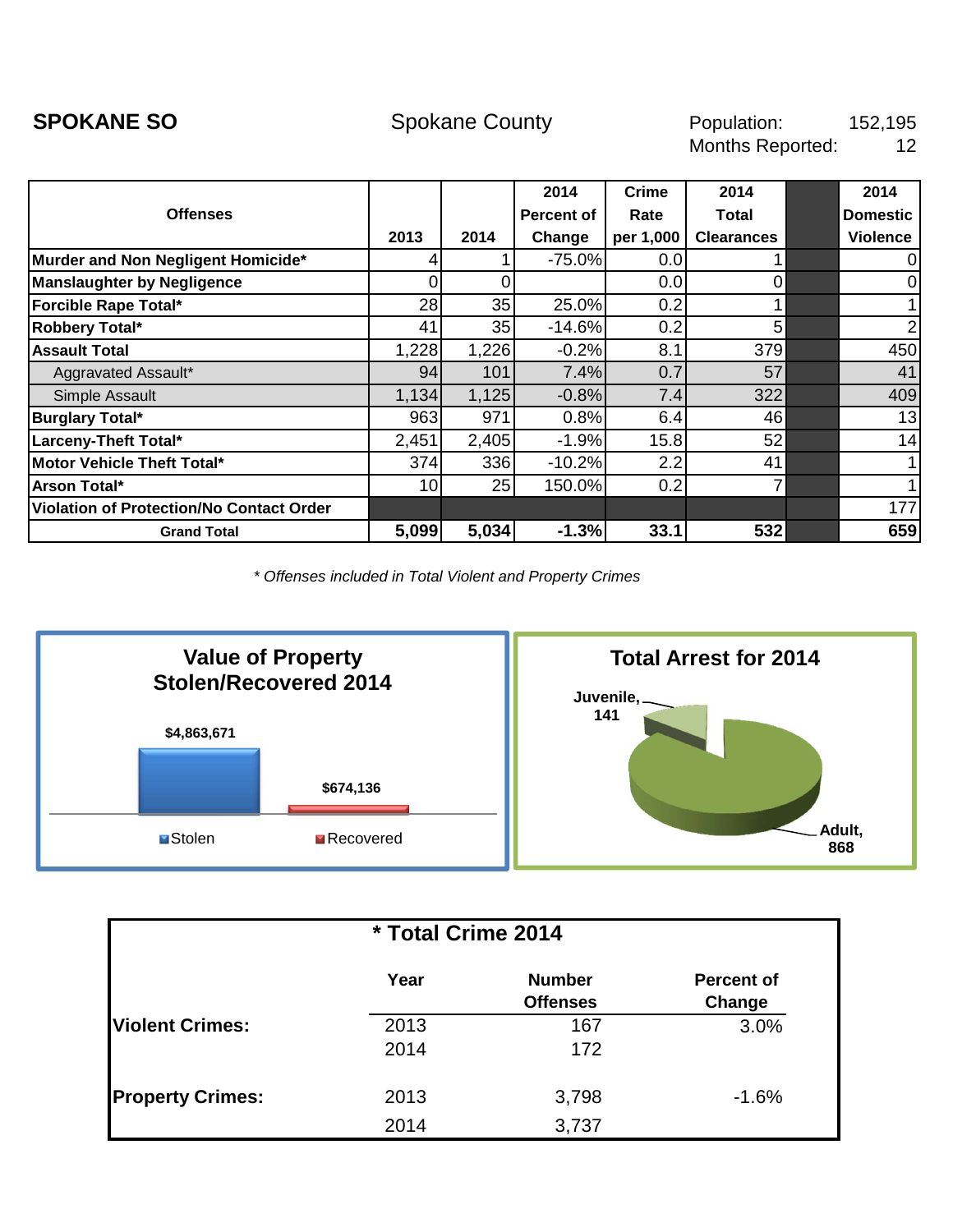<span id="page-25-0"></span>

|                                                 |        |                 | 2014       | Crime     | 2014              | 2014            |
|-------------------------------------------------|--------|-----------------|------------|-----------|-------------------|-----------------|
| <b>Offenses</b>                                 |        |                 | Percent of | Rate      | Total             | <b>Domestic</b> |
|                                                 | 2013   | 2014            | Change     | per 1,000 | <b>Clearances</b> | <b>Violence</b> |
| Murder and Non Negligent Homicide*              | 11     | 10 <sub>l</sub> | $-9.1%$    | 0.0       | 12                | $\overline{4}$  |
| <b>Manslaughter by Negligence</b>               | ⌒      |                 | $-100.0%$  | 0.0       | 0                 | $\overline{0}$  |
| <b>Forcible Rape Total*</b>                     | 91     | 117             | 28.6%      | 0.6       | 12                | 21              |
| Robbery Total*                                  | 518    | 416             | $-19.7%$   | 2.0       | 103               | 8               |
| <b>Assault Total</b>                            | 6,116  | 5,986           | $-2.1%$    | 28.2      | 1,804             | 2,487           |
| Aggravated Assault*                             | 745    | 613             | $-17.7%$   | 2.9       | 255               | 199             |
| Simple Assault                                  | 5,371  | 5,373           | 0.0%       | 25.3      | 1,549             | 2,288           |
| <b>Burglary Total*</b>                          | 3,889  | 3,365           | $-13.5%$   | 15.9      | 284               | 108             |
| Larceny-Theft Total*                            | 13,352 | 12,455          | $-6.7%$    | 58.7      | 1,375             | 70              |
| Motor Vehicle Theft Total*                      | 2,290  | 2,242           | $-2.1%$    | 10.6      | 227               | 3               |
| Arson Total*                                    | 59     | 56              | $-5.1%$    | 0.3       | 8                 | 1               |
| <b>Violation of Protection/No Contact Order</b> |        |                 |            |           |                   | 994             |
| <b>Grand Total</b>                              | 26,328 | 24,647          | $-6.4%$    | 116.1     | 3,825             | 3,696           |



| * Total Crime 2014      |              |                                  |                             |  |  |  |  |  |
|-------------------------|--------------|----------------------------------|-----------------------------|--|--|--|--|--|
|                         | Year         | <b>Number</b><br><b>Offenses</b> | <b>Percent of</b><br>Change |  |  |  |  |  |
| <b>Violent Crimes:</b>  | 2013<br>2014 | 1,365<br>1,156                   | $-15.3%$                    |  |  |  |  |  |
| <b>Property Crimes:</b> | 2013<br>2014 | 19,590<br>18,118                 | $-7.5%$                     |  |  |  |  |  |